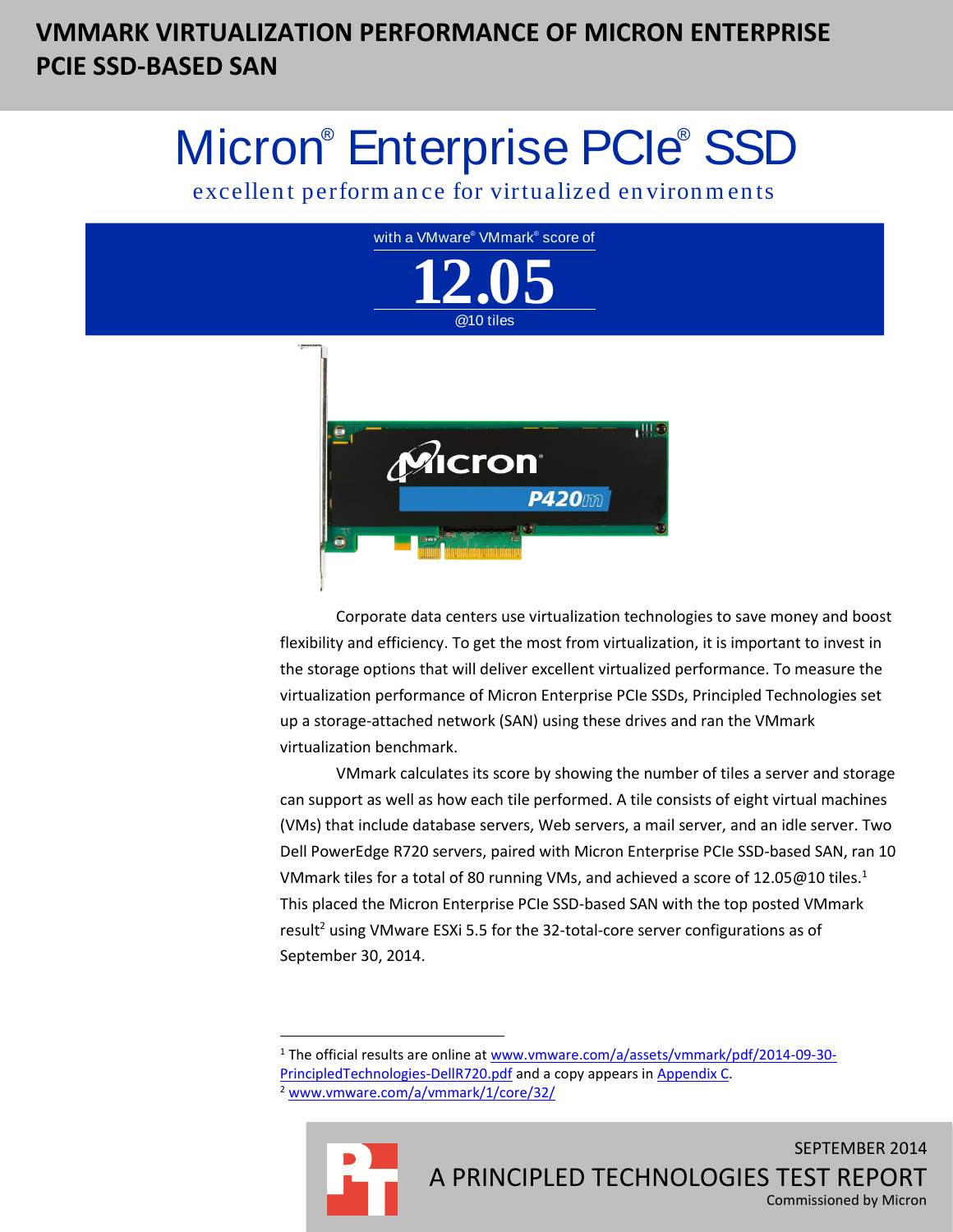### **ABOUT MICRON ENTERPRISE PCIE SSDS**

According to Micron, their low-latency, high-IOPS PCIe SSDs provide "the highest read throughput in the industry, combined with extended endurance, exceptional reliability, and remarkable power efficiency. They are ideal solutions for optimizing applications with heavy read access, from web accelerators to media streaming and video-on-demand servers, as well as data warehousing."

The Micron Enterprise PCIe SSDs come in two different models: the P320h and P420m. The P320h comes in 175GB, 350GB, and 700GB capacity. The P420m comes in 1.4TB, 350GB, and 700GB capacity. We used four P320h 700GB cards and four P420m 1.4TB cards for testing.

Learn more about Micron Enterprise PCIe SSDs at [www.micron.com/products/solid-state-storage/enterprise-pcie-ssd](http://www.micron.com/products/solid-state-storage/enterprise-pcie-ssd)

The Micron Enterprise PCIe SSD SAN is proof-of-concept design created by combining Micron PCIe SSDs with off-the-shelf server components and a customized Linux kernel. The Linux kernel LIO target infrastructure provides iSER exports. This system can support a steady-state stream of 2M IOPS over iSER. To provide this level of performance, Micron implemented system-level optimizations such as interrupt affinitization, NUMA-aware IO steering, and CPU resource matching for network and storage interfaces; they also patched several Linux kernel bottlenecks.

### **ABOUT VMMARK**

VMmark is a benchmarking tool that measures the performance and scalability of applications running in virtualized environments. With it you can measure virtual datacenter performance accurately and reliably, and view and compare the performance of different hardware and virtualization platforms.

According to the VMmark Web site, "State-of-the-art server consolidation typically collects several diverse workloads onto a virtualization platform - a collection of physical servers accessing shared storage and network resources. Traditional singleworkload performance and scalability benchmarks for non-virtualized environments were developed with neither virtual machines nor server consolidation in mind. Even previous virtualization benchmarks have not fully captured the complexities of today's virtualized datacenters. VMmark 2.5.2, the industry's first multi-server datacenter virtualization benchmark, addresses this gap by including as part of the benchmark a variety of common platform-level workloads such as live migration of virtual machines, cloning and deploying of virtual machines, and automatic virtual machine load balancing across the datacenter."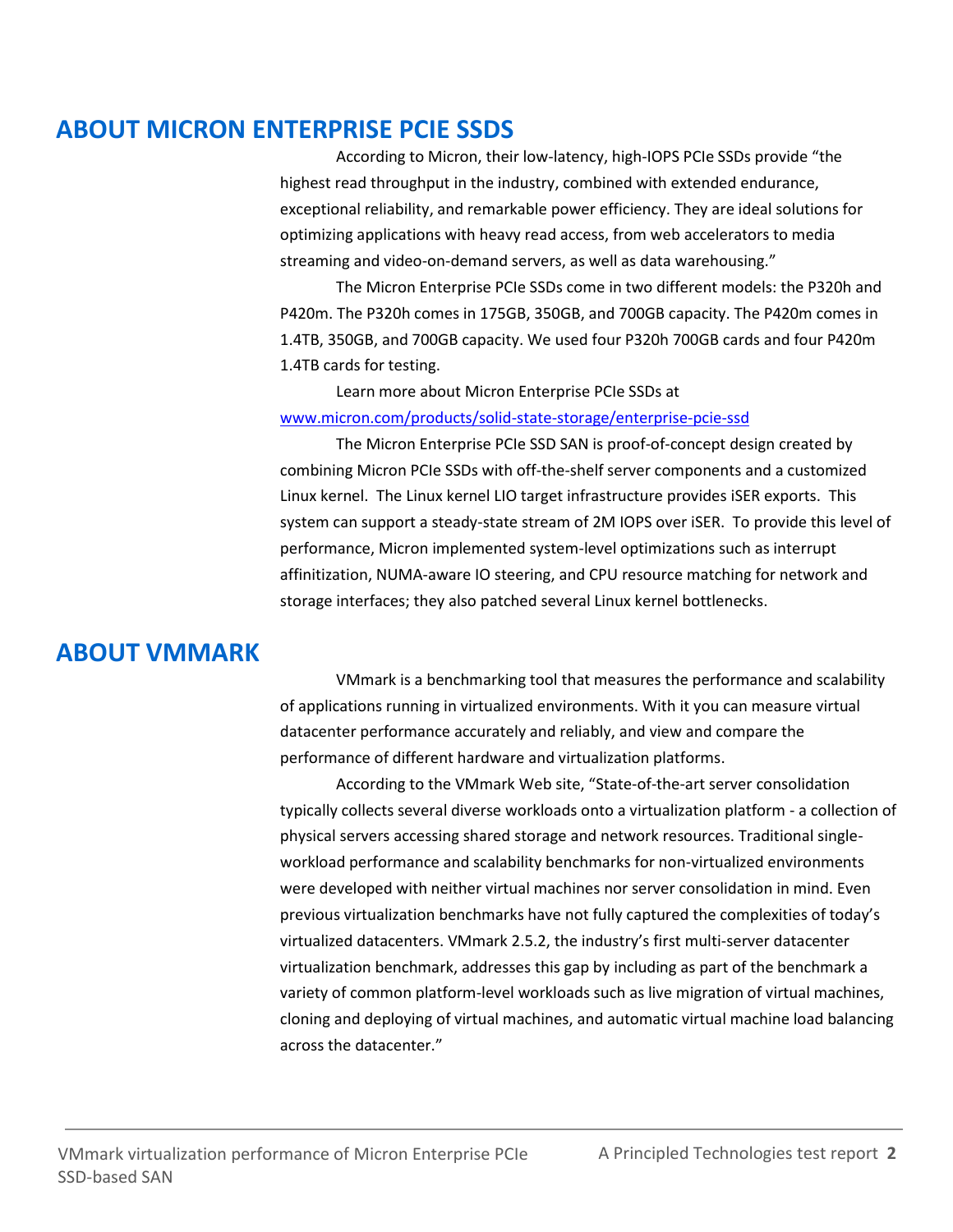### **OUR TESTING**

To carry out the VMmark testing, we downloaded the benchmark from [http://www.vmware.com/products/vmmark/.](http://www.vmware.com/products/vmmark/) We followed the test directions in the VMware VMmark Benchmarking Guide (VMmark\_Benchmarking\_Guide\_2.5.2.pdf), included with the download of VMmark 2.5.2. We used the guide's instructions to build the mail server, standby, and deploy template VMs from scratch. For the Oliodb, OlioWeb, DS2DB, and DS2Web VMs, we used the VMmark prebuilt templates. Learn more about VMmark at

[www.vmware.com/products/vmmark/overview.html](http://www.vmware.com/products/vmmark/overview.html)

### **CONCLUSION**

The storage you use for your virtualization solution can be a significant factor in its performance and effectiveness. Two Dell PowerEdge R720 servers, paired with Micron Enterprise PCIe SSD-based SAN, ran 10 VMmark tiles for a total of 80 running VMs and achieved a score of  $12.05@10$  tiles, making it the top score running VMware ESXi 5.5 of the 32-core server configurations. For enterprises that need excellent virtualization performance, this makes Micron Enterprise PCIe SSD-based SAN a wise investment.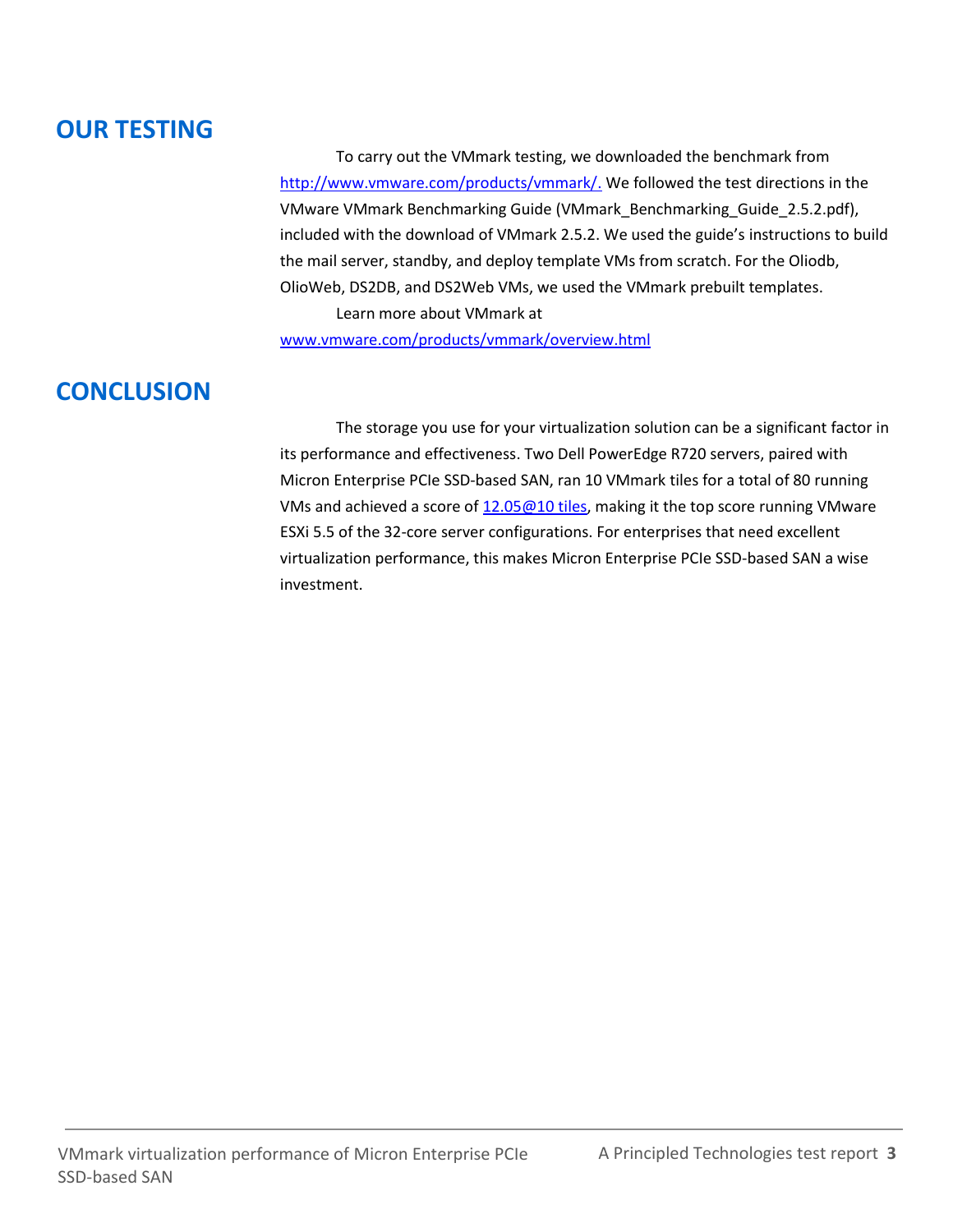### **APPENDIX A – SYSTEM CONFIGURATION**

Figure 1 provides configuration information about the servers we used in our tests. We used two Dell PowerEdge R720 servers as systems under test. We used five Dell PowerEdge C8220 servers as clients and one as VCenter management server. Se[e Appendix B](#page-4-0) for a detailed test bed configuration.

| General<br>2<br>$\overline{2}$<br>Number of processor packages<br>Number of cores per processor<br>8<br>8<br>Number of hardware threads per<br>$\overline{2}$<br>$\overline{2}$<br>core<br><b>CPU</b><br>Intel <sup>®</sup><br>Vendor<br>Intel<br>Xeon <sup>®</sup><br>Name<br>Xeon<br>Model number<br>E5-2650<br>E5-2690<br>LGA2011<br>LGA2011<br>Socket type<br>Core frequency (GHz)<br>2.00<br>2.90<br>8 GT/s<br>8 GT/s<br><b>Bus frequency</b><br>L1 cache<br>32 KB + 32 KB (per core)<br>32 KB + 32 KB (per core)<br>L <sub>2</sub> cache<br>256 KB (per core)<br>256 KB (per core)<br>L3 cache<br><b>20 MB</b><br><b>20 MB</b><br><b>Platform</b><br>Dell PowerEdge C8220 Compute<br>Vendor and model<br>Dell PowerEdge R720<br>Node<br>Dell 2.2.3<br>Dell<br><b>BIOS</b> name and version<br>Default<br>System Profile set to Performance<br><b>BIOS Settings</b><br><b>Memory module(s)</b><br>Total RAM in system (GB)<br>128<br>256<br>Vendor and model number<br>HYNIX <sup>®</sup> HMT42GR7MFR4C<br>Samsung <sup>®</sup> M393B1K70DH0-CK0<br>PC3-12800R<br>PC3-12800R<br><b>Type</b><br>Speed (MHz)<br>1,600<br>1,600<br>Speed running in the system (MHz)<br>1,600<br>1,600<br>16<br>Size (GB)<br>16<br>Number of RAM module(s)<br>8<br>16<br>Rank<br>Dual<br>Dual<br>OS/hypervisor<br>Microsoft <sup>®</sup> Windows Server <sup>®</sup> 2008 R2<br>VMware® ESXi 5.5.0<br>Name<br>Enterprise 64-bit<br><b>Build number</b><br>Build 1892794<br>6.1.7601<br><b>NTFS</b><br>File system<br><b>VMFS</b><br>English<br>Language<br>English<br><b>RAID controller</b><br>Vendor and model number<br>Intel C600<br>Dell PERC H710P Mini controller<br>Cache size<br>N/A<br>1 GB | <b>System</b> | <b>Dell PowerEdge R720</b> | <b>Dell PowerEdge C8220</b> |  |  |  |  |
|-----------------------------------------------------------------------------------------------------------------------------------------------------------------------------------------------------------------------------------------------------------------------------------------------------------------------------------------------------------------------------------------------------------------------------------------------------------------------------------------------------------------------------------------------------------------------------------------------------------------------------------------------------------------------------------------------------------------------------------------------------------------------------------------------------------------------------------------------------------------------------------------------------------------------------------------------------------------------------------------------------------------------------------------------------------------------------------------------------------------------------------------------------------------------------------------------------------------------------------------------------------------------------------------------------------------------------------------------------------------------------------------------------------------------------------------------------------------------------------------------------------------------------------------------------------------------------------------------------------------------------------------------------------------------------------------|---------------|----------------------------|-----------------------------|--|--|--|--|
|                                                                                                                                                                                                                                                                                                                                                                                                                                                                                                                                                                                                                                                                                                                                                                                                                                                                                                                                                                                                                                                                                                                                                                                                                                                                                                                                                                                                                                                                                                                                                                                                                                                                                         |               |                            |                             |  |  |  |  |
|                                                                                                                                                                                                                                                                                                                                                                                                                                                                                                                                                                                                                                                                                                                                                                                                                                                                                                                                                                                                                                                                                                                                                                                                                                                                                                                                                                                                                                                                                                                                                                                                                                                                                         |               |                            |                             |  |  |  |  |
|                                                                                                                                                                                                                                                                                                                                                                                                                                                                                                                                                                                                                                                                                                                                                                                                                                                                                                                                                                                                                                                                                                                                                                                                                                                                                                                                                                                                                                                                                                                                                                                                                                                                                         |               |                            |                             |  |  |  |  |
|                                                                                                                                                                                                                                                                                                                                                                                                                                                                                                                                                                                                                                                                                                                                                                                                                                                                                                                                                                                                                                                                                                                                                                                                                                                                                                                                                                                                                                                                                                                                                                                                                                                                                         |               |                            |                             |  |  |  |  |
|                                                                                                                                                                                                                                                                                                                                                                                                                                                                                                                                                                                                                                                                                                                                                                                                                                                                                                                                                                                                                                                                                                                                                                                                                                                                                                                                                                                                                                                                                                                                                                                                                                                                                         |               |                            |                             |  |  |  |  |
|                                                                                                                                                                                                                                                                                                                                                                                                                                                                                                                                                                                                                                                                                                                                                                                                                                                                                                                                                                                                                                                                                                                                                                                                                                                                                                                                                                                                                                                                                                                                                                                                                                                                                         |               |                            |                             |  |  |  |  |
|                                                                                                                                                                                                                                                                                                                                                                                                                                                                                                                                                                                                                                                                                                                                                                                                                                                                                                                                                                                                                                                                                                                                                                                                                                                                                                                                                                                                                                                                                                                                                                                                                                                                                         |               |                            |                             |  |  |  |  |
|                                                                                                                                                                                                                                                                                                                                                                                                                                                                                                                                                                                                                                                                                                                                                                                                                                                                                                                                                                                                                                                                                                                                                                                                                                                                                                                                                                                                                                                                                                                                                                                                                                                                                         |               |                            |                             |  |  |  |  |
|                                                                                                                                                                                                                                                                                                                                                                                                                                                                                                                                                                                                                                                                                                                                                                                                                                                                                                                                                                                                                                                                                                                                                                                                                                                                                                                                                                                                                                                                                                                                                                                                                                                                                         |               |                            |                             |  |  |  |  |
|                                                                                                                                                                                                                                                                                                                                                                                                                                                                                                                                                                                                                                                                                                                                                                                                                                                                                                                                                                                                                                                                                                                                                                                                                                                                                                                                                                                                                                                                                                                                                                                                                                                                                         |               |                            |                             |  |  |  |  |
|                                                                                                                                                                                                                                                                                                                                                                                                                                                                                                                                                                                                                                                                                                                                                                                                                                                                                                                                                                                                                                                                                                                                                                                                                                                                                                                                                                                                                                                                                                                                                                                                                                                                                         |               |                            |                             |  |  |  |  |
|                                                                                                                                                                                                                                                                                                                                                                                                                                                                                                                                                                                                                                                                                                                                                                                                                                                                                                                                                                                                                                                                                                                                                                                                                                                                                                                                                                                                                                                                                                                                                                                                                                                                                         |               |                            |                             |  |  |  |  |
|                                                                                                                                                                                                                                                                                                                                                                                                                                                                                                                                                                                                                                                                                                                                                                                                                                                                                                                                                                                                                                                                                                                                                                                                                                                                                                                                                                                                                                                                                                                                                                                                                                                                                         |               |                            |                             |  |  |  |  |
|                                                                                                                                                                                                                                                                                                                                                                                                                                                                                                                                                                                                                                                                                                                                                                                                                                                                                                                                                                                                                                                                                                                                                                                                                                                                                                                                                                                                                                                                                                                                                                                                                                                                                         |               |                            |                             |  |  |  |  |
|                                                                                                                                                                                                                                                                                                                                                                                                                                                                                                                                                                                                                                                                                                                                                                                                                                                                                                                                                                                                                                                                                                                                                                                                                                                                                                                                                                                                                                                                                                                                                                                                                                                                                         |               |                            |                             |  |  |  |  |
|                                                                                                                                                                                                                                                                                                                                                                                                                                                                                                                                                                                                                                                                                                                                                                                                                                                                                                                                                                                                                                                                                                                                                                                                                                                                                                                                                                                                                                                                                                                                                                                                                                                                                         |               |                            |                             |  |  |  |  |
|                                                                                                                                                                                                                                                                                                                                                                                                                                                                                                                                                                                                                                                                                                                                                                                                                                                                                                                                                                                                                                                                                                                                                                                                                                                                                                                                                                                                                                                                                                                                                                                                                                                                                         |               |                            |                             |  |  |  |  |
|                                                                                                                                                                                                                                                                                                                                                                                                                                                                                                                                                                                                                                                                                                                                                                                                                                                                                                                                                                                                                                                                                                                                                                                                                                                                                                                                                                                                                                                                                                                                                                                                                                                                                         |               |                            |                             |  |  |  |  |
|                                                                                                                                                                                                                                                                                                                                                                                                                                                                                                                                                                                                                                                                                                                                                                                                                                                                                                                                                                                                                                                                                                                                                                                                                                                                                                                                                                                                                                                                                                                                                                                                                                                                                         |               |                            |                             |  |  |  |  |
|                                                                                                                                                                                                                                                                                                                                                                                                                                                                                                                                                                                                                                                                                                                                                                                                                                                                                                                                                                                                                                                                                                                                                                                                                                                                                                                                                                                                                                                                                                                                                                                                                                                                                         |               |                            |                             |  |  |  |  |
|                                                                                                                                                                                                                                                                                                                                                                                                                                                                                                                                                                                                                                                                                                                                                                                                                                                                                                                                                                                                                                                                                                                                                                                                                                                                                                                                                                                                                                                                                                                                                                                                                                                                                         |               |                            |                             |  |  |  |  |
|                                                                                                                                                                                                                                                                                                                                                                                                                                                                                                                                                                                                                                                                                                                                                                                                                                                                                                                                                                                                                                                                                                                                                                                                                                                                                                                                                                                                                                                                                                                                                                                                                                                                                         |               |                            |                             |  |  |  |  |
|                                                                                                                                                                                                                                                                                                                                                                                                                                                                                                                                                                                                                                                                                                                                                                                                                                                                                                                                                                                                                                                                                                                                                                                                                                                                                                                                                                                                                                                                                                                                                                                                                                                                                         |               |                            |                             |  |  |  |  |
|                                                                                                                                                                                                                                                                                                                                                                                                                                                                                                                                                                                                                                                                                                                                                                                                                                                                                                                                                                                                                                                                                                                                                                                                                                                                                                                                                                                                                                                                                                                                                                                                                                                                                         |               |                            |                             |  |  |  |  |
|                                                                                                                                                                                                                                                                                                                                                                                                                                                                                                                                                                                                                                                                                                                                                                                                                                                                                                                                                                                                                                                                                                                                                                                                                                                                                                                                                                                                                                                                                                                                                                                                                                                                                         |               |                            |                             |  |  |  |  |
|                                                                                                                                                                                                                                                                                                                                                                                                                                                                                                                                                                                                                                                                                                                                                                                                                                                                                                                                                                                                                                                                                                                                                                                                                                                                                                                                                                                                                                                                                                                                                                                                                                                                                         |               |                            |                             |  |  |  |  |
|                                                                                                                                                                                                                                                                                                                                                                                                                                                                                                                                                                                                                                                                                                                                                                                                                                                                                                                                                                                                                                                                                                                                                                                                                                                                                                                                                                                                                                                                                                                                                                                                                                                                                         |               |                            |                             |  |  |  |  |
|                                                                                                                                                                                                                                                                                                                                                                                                                                                                                                                                                                                                                                                                                                                                                                                                                                                                                                                                                                                                                                                                                                                                                                                                                                                                                                                                                                                                                                                                                                                                                                                                                                                                                         |               |                            |                             |  |  |  |  |
|                                                                                                                                                                                                                                                                                                                                                                                                                                                                                                                                                                                                                                                                                                                                                                                                                                                                                                                                                                                                                                                                                                                                                                                                                                                                                                                                                                                                                                                                                                                                                                                                                                                                                         |               |                            |                             |  |  |  |  |
|                                                                                                                                                                                                                                                                                                                                                                                                                                                                                                                                                                                                                                                                                                                                                                                                                                                                                                                                                                                                                                                                                                                                                                                                                                                                                                                                                                                                                                                                                                                                                                                                                                                                                         |               |                            |                             |  |  |  |  |
|                                                                                                                                                                                                                                                                                                                                                                                                                                                                                                                                                                                                                                                                                                                                                                                                                                                                                                                                                                                                                                                                                                                                                                                                                                                                                                                                                                                                                                                                                                                                                                                                                                                                                         |               |                            |                             |  |  |  |  |
|                                                                                                                                                                                                                                                                                                                                                                                                                                                                                                                                                                                                                                                                                                                                                                                                                                                                                                                                                                                                                                                                                                                                                                                                                                                                                                                                                                                                                                                                                                                                                                                                                                                                                         |               |                            |                             |  |  |  |  |
|                                                                                                                                                                                                                                                                                                                                                                                                                                                                                                                                                                                                                                                                                                                                                                                                                                                                                                                                                                                                                                                                                                                                                                                                                                                                                                                                                                                                                                                                                                                                                                                                                                                                                         |               |                            |                             |  |  |  |  |
|                                                                                                                                                                                                                                                                                                                                                                                                                                                                                                                                                                                                                                                                                                                                                                                                                                                                                                                                                                                                                                                                                                                                                                                                                                                                                                                                                                                                                                                                                                                                                                                                                                                                                         |               |                            |                             |  |  |  |  |
|                                                                                                                                                                                                                                                                                                                                                                                                                                                                                                                                                                                                                                                                                                                                                                                                                                                                                                                                                                                                                                                                                                                                                                                                                                                                                                                                                                                                                                                                                                                                                                                                                                                                                         |               |                            |                             |  |  |  |  |
|                                                                                                                                                                                                                                                                                                                                                                                                                                                                                                                                                                                                                                                                                                                                                                                                                                                                                                                                                                                                                                                                                                                                                                                                                                                                                                                                                                                                                                                                                                                                                                                                                                                                                         |               |                            |                             |  |  |  |  |
|                                                                                                                                                                                                                                                                                                                                                                                                                                                                                                                                                                                                                                                                                                                                                                                                                                                                                                                                                                                                                                                                                                                                                                                                                                                                                                                                                                                                                                                                                                                                                                                                                                                                                         |               |                            |                             |  |  |  |  |
|                                                                                                                                                                                                                                                                                                                                                                                                                                                                                                                                                                                                                                                                                                                                                                                                                                                                                                                                                                                                                                                                                                                                                                                                                                                                                                                                                                                                                                                                                                                                                                                                                                                                                         |               |                            |                             |  |  |  |  |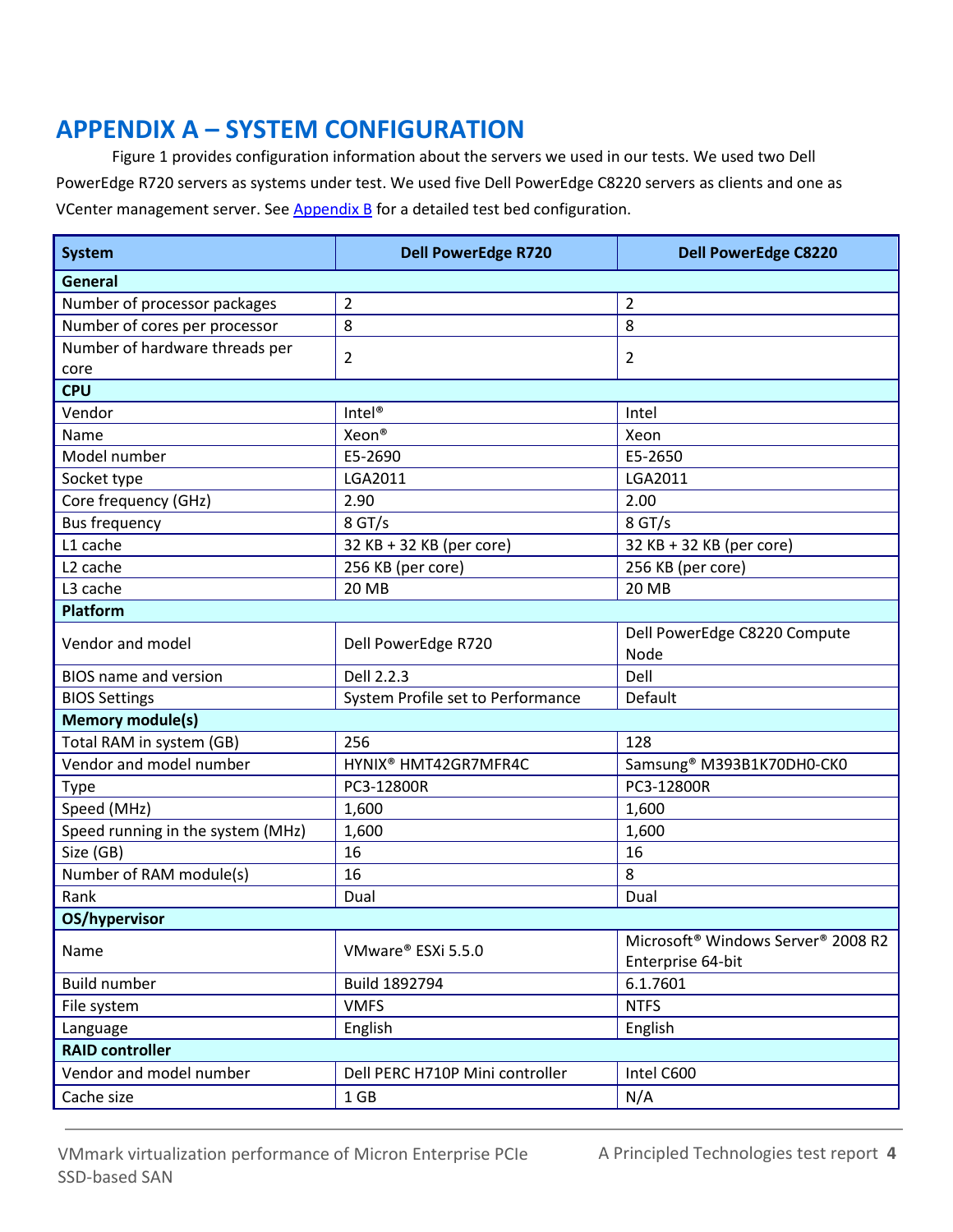| <b>System</b>                     | <b>Dell PowerEdge R720</b>                 | <b>Dell PowerEdge C8220</b>   |  |  |  |  |  |
|-----------------------------------|--------------------------------------------|-------------------------------|--|--|--|--|--|
| <b>Hard drives</b>                |                                            |                               |  |  |  |  |  |
| Vendor and model number           | Seagate® ST9300653SS                       | Seagate ST91000640NS          |  |  |  |  |  |
| Number of drives                  | $\overline{2}$                             | 2                             |  |  |  |  |  |
| Size (GB)                         | 300                                        | 300                           |  |  |  |  |  |
| <b>Type</b>                       | 15K SAS                                    | 15K SAS                       |  |  |  |  |  |
| <b>Ethernet adapter (onboard)</b> |                                            |                               |  |  |  |  |  |
| Vendor and model number           | Intel X540-AT2 dual-port 10Gbps<br>adapter | Intel I350-BT2                |  |  |  |  |  |
| Number of ports                   | 2                                          | 2                             |  |  |  |  |  |
| <b>Type</b>                       | Integrated                                 | Integrated                    |  |  |  |  |  |
| <b>Ethernet adapter (Testing)</b> |                                            |                               |  |  |  |  |  |
| Vendor and model number           | Intel 82599EB dual-port 10Gbps<br>adapter  | <b>Intel I350-BT2</b>         |  |  |  |  |  |
| Number of ports                   | 2                                          | 2                             |  |  |  |  |  |
| <b>Type</b>                       | PCIe                                       | PCIe                          |  |  |  |  |  |
| <b>Ethernet adapter (Storage)</b> |                                            |                               |  |  |  |  |  |
| Vendor and model number           | Mellanox Technologies <sup>®</sup> MT27500 | Mellanox Technologies MT27500 |  |  |  |  |  |
|                                   | [ConnectX-3] dual-port 40Gbps              | [ConnectX-3] dual-port 40Gbps |  |  |  |  |  |
| Number of ports                   | 2                                          | 2                             |  |  |  |  |  |
| Type                              | PCIe                                       | PCIe                          |  |  |  |  |  |

<span id="page-4-0"></span>**Figure 1: System configuration information for our test servers.**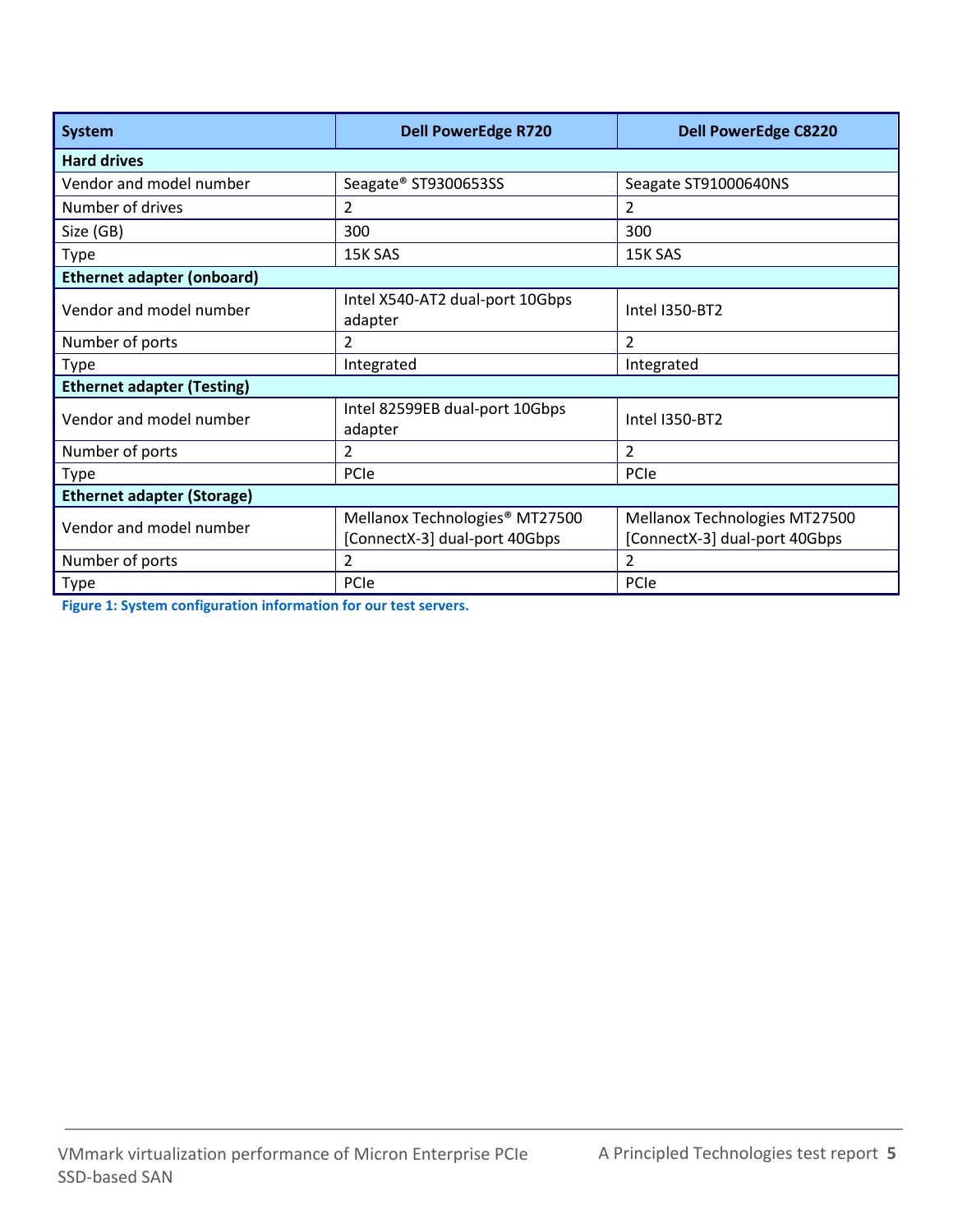### **APPENDIX B – TEST BED CONFIGURATION**

Figure 2 shows our test bed setup. The two Dell PowerEdge R720 servers were configured in an ESX cluster as required by VMmark run rules. The Micron Enterprise PCIe SSD-based SAN was connected to the R720 servers over a 40GB iSCSI connection and configured as iSER target. The R720 servers connected to the test clients through two dualport 10 GbE network controllers, for a total of three 10 GbE connections on each server.

We used six Dell PowerEdge C8220 servers for the client test bed. One C8220 was used for the non-virtualized VMmark controller. The other five C8220 servers ran two virtual client VMs running Windows Server 2008 R2 inside each one. All virtual clients had a single 10GbE network connection. One of the C8220 servers ran vCenter Server with a single 10 GbE connection.

For the storage server we used a SuperMicro SuperServer 6037R-TXRF server with four P320h 700GB and four P420m 1.4TB PCIe SSD cards installed. We configured the server with CentOS 6.4 and configured the P320h with two 350GB LUNs and the P420m cards with four on each. The LUNs were presented as iSER volumes to the PowerEdge R720.

5x Dell PowerEdge C8220



### **Figure 2: Our test bed setup.**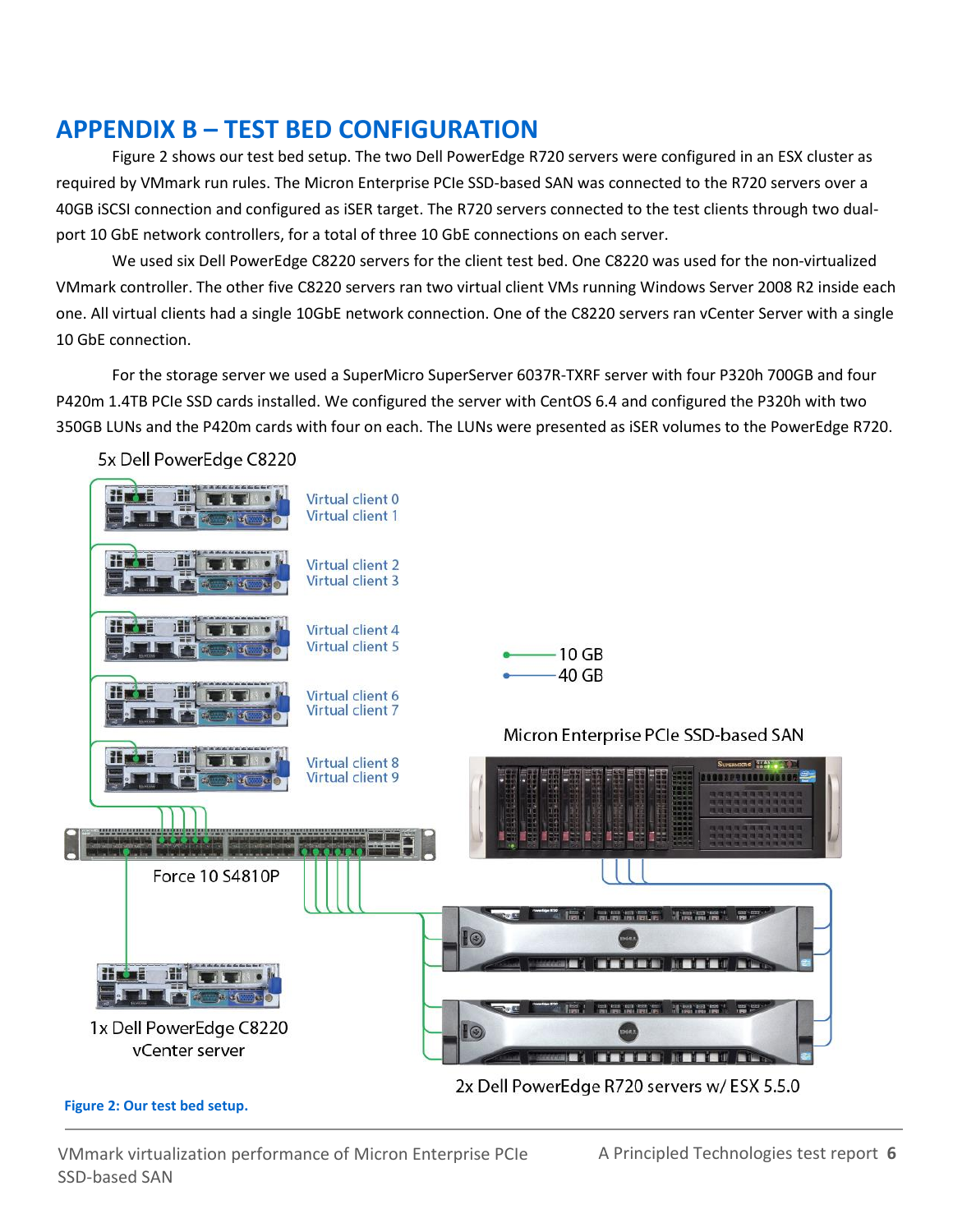# **APPENDIX C – VMWARE VMMARK V2.5.2 RESULT FILE**

One the following pages, we include a copy of the official VMware VMmark V2.5.2 result file. The original is online at the following location: [www.vmware.com/a/assets/vmmark/pdf/2014-09-30-PrincipledTechnologies-](http://www.vmware.com/a/assets/vmmark/pdf/2014-09-30-PrincipledTechnologies-DellR720.pdf)[DellR720.pdf](http://www.vmware.com/a/assets/vmmark/pdf/2014-09-30-PrincipledTechnologies-DellR720.pdf)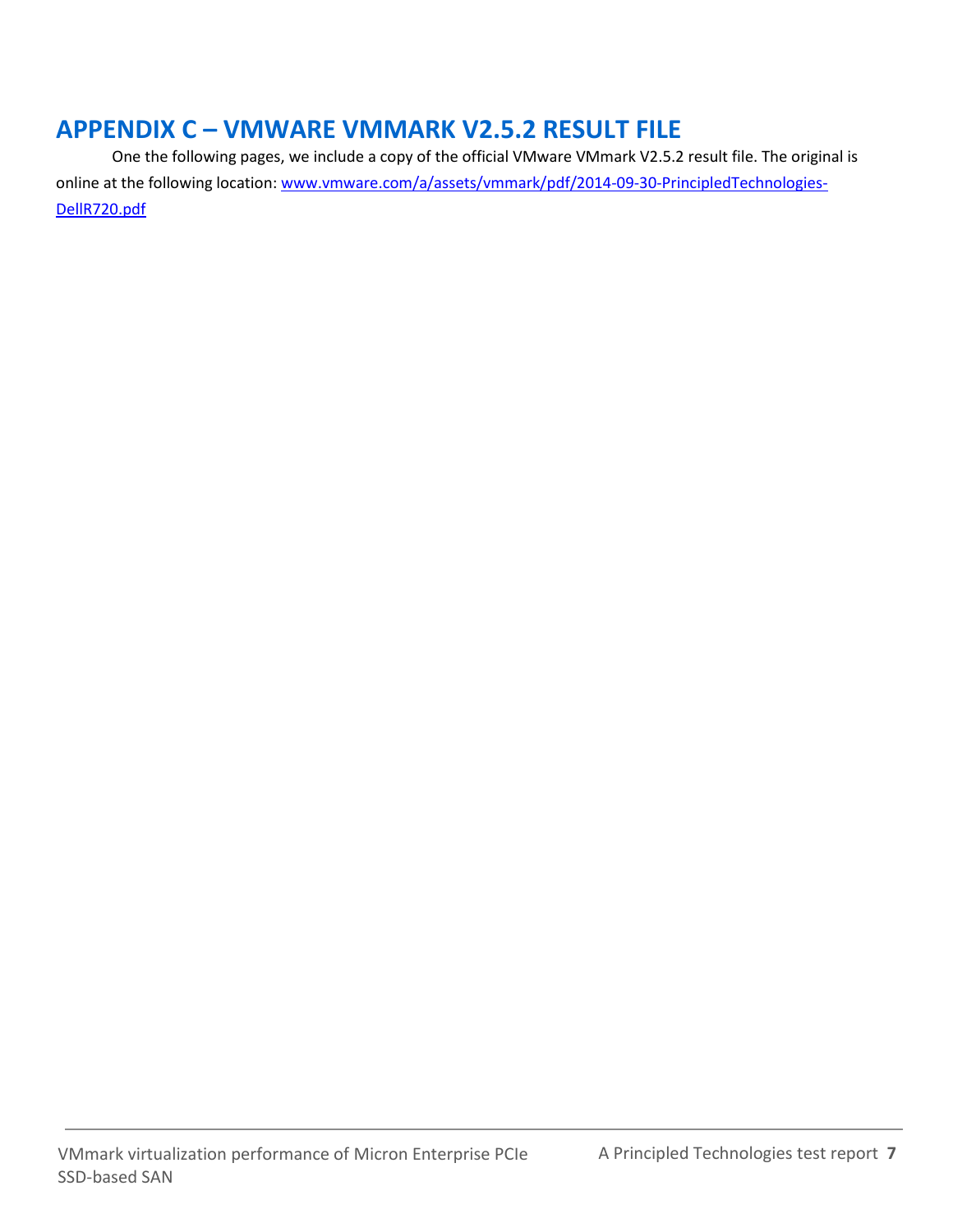| <b>VMware® VMmark® V2.5.2 Results</b>                                                                                                                                |  |                                                                            |                                             |  |  |  |  |  |  |
|----------------------------------------------------------------------------------------------------------------------------------------------------------------------|--|----------------------------------------------------------------------------|---------------------------------------------|--|--|--|--|--|--|
| Vendor and Hardware Platform: Dell PowerEdge R720<br>Virtualization Platform: VMware ESXi 5.5.0 Update 1 Build 1892794<br>VMware vCenter Server 5.5.0b Build 1476327 |  |                                                                            | VMmark V2.5.2 Score $=$<br>12.05 @ 10 Tiles |  |  |  |  |  |  |
| Number of Hosts: 2                                                                                                                                                   |  | Total sockets/cores/threads in test: 4/32/64<br>Uniform Hosts [yes/no]: no |                                             |  |  |  |  |  |  |
| Tested By: Principled Technologies, Inc.                                                                                                                             |  |                                                                            | Test Date: [09-03-2014]                     |  |  |  |  |  |  |
| <b>Performance Section</b><br>Performance                                                                                                                            |  | <b>Configuration Section</b><br>Configuration                              | <b>Notes Section</b><br>Notes for Workload  |  |  |  |  |  |  |

### Performance

|               | mailserver |       |        | olio    |       |        | dvdstoreA |       |       | dvdstoreB |       |       | dvdstoreC |       |       |           |
|---------------|------------|-------|--------|---------|-------|--------|-----------|-------|-------|-----------|-------|-------|-----------|-------|-------|-----------|
| TILE 0        | Actual     | Ratio | QoS    | Actual  | Ratio | QoS    | Actual    | Ratio | QoS   | Actual    | Ratio | QoS   | Actual    | Ratio | QoS   | <b>GM</b> |
| $\mathbf{p0}$ | 324.73     | 0.98  | 92.75  | 4754.07 | 1.02  | 86.53  | 3923.47   | 1.78  | 68.05 | 2903.97   | 1.91  | 71.20 | 2111.47   | 2.00  | 71.26 | 1.47      |
| pl            | 322.93     | 0.98  | 92.25  | 4714.10 | 1.02  | 101.79 | 3790.57   | 1.72  | 73.77 | 2965.60   | 1.95  | 72.95 | 2153.95   | 2.04  | 75.46 | 1.47      |
| p2            | 329.95     | 1.00  | 94.00  | 4720.48 | 1.02  | 122.83 | 3598.88   | 1.64  | 82.00 | 2883.00   | 1.90  | 77.63 | 2153.07   | 2.03  | 82.69 | 1.45      |
| TILE 1        | Actual     | Ratio | QoS    | Actual  | Ratio | QoS    | Actual    | Ratio | QoS   | Actual    | Ratio | QoS   | Actual    | Ratio | QoS   | GM        |
| $\mathbf{p0}$ | 323.60     | 0.98  | 106.50 | 4750.55 | 1.02  | 81.25  | 3909.22   | 1.78  | 68.92 | 2980.25   | 1.96  | 66.98 | 2092.30   | 1.98  | 73.26 | 1.47      |
| pl            | 321.55     | 0.97  | 95.25  | 4741.48 | 1.02  | 95.89  | 3795.20   | 1.73  | 73.25 | 2977.53   | 1.96  | 77.42 | 2147.05   | 2.03  | 83.44 | 1.47      |
| p2            | 329.65     | 1.00  | 103.75 | 4730.27 | 1.02  | 123.65 | 3675.62   | 1.67  | 78.80 | 2627.97   | 1.73  | 88.14 | 1924.88   | 1.82  | 95.38 | 1.40      |
| TILE 2        | Actual     | Ratio | QoS    | Actual  | Ratio | QoS    | Actual    | Ratio | QoS   | Actual    | Ratio | QoS   | Actual    | Ratio | QoS   | <b>GM</b> |
| p0            | 327.48     | 0.99  | 60.75  | 4752.70 | 1.02  | 83.42  | 3890.00   | 1.77  | 69.57 | 2982.32   | 1.96  | 71.37 | 2166.72   | 2.05  | 74.25 | 1.49      |
| pl            | 327.35     | 0.99  | 69.25  | 4727.00 | 1.02  | 101.11 | 3803.03   | 1.73  | 73.32 | 2894.05   | 1.91  | 75.69 | 2202.05   | 2.08  | 78.53 | 1.47      |
| p2            | 329.43     | 1.00  | 88.75  | 4701.62 | 1.01  | 142.11 | 3663.25   | 1.67  | 79.53 | 2698.35   | 1.78  | 82.23 | 1931.67   | 1.83  | 86.30 | 1.40      |
| TILE 3        | Actual     | Ratio | QoS    | Actual  | Ratio | QoS    | Actual    | Ratio | QoS   | Actual    | Ratio | ∣QoS  | Actual    | Ratio | QoS   | GM        |
| p0            | 328.98     | 1.00  | 101.50 | 4760.90 | 1.03  | 73.80  | 3998.40   | 1.82  | 66.38 | 3092.70   | 2.04  | 70.86 | 2346.53   | 2.22  | 68.24 | 1.53      |
| pl            | 326.88     | 0.99  | 94.00  | 4740.85 | 1.02  | 94.45  | 4016.62   | 1.83  | 65.44 | 2888.12   | 1.90  | 71.44 | 2193.62   | 2.07  | 72.09 | 1.49      |
| p2            | 326.27     | 0.99  | 98.00  | 4699.95 | 1.01  | 137.84 | 3909.95   | 1.78  | 69.84 | 2818.10   | 1.86  | 75.48 | 2002.08   | 1.89  | 79.77 | 1.44      |
| TILE 4        | Actual     | Ratio | QoS    | Actual  | Ratio | QoS    | Actual    | Ratio | QoS   | Actual    | Ratio | QoS   | Actual    | Ratio | QoS   | GM        |
| $\mathbf{p0}$ | 327.43     | 0.99  | 61.42  | 4748.05 | 1.02  | 81.85  | 3954.32   | 1.80  | 67.24 | 2927.90   | 1.93  | 69.30 | 2222.40   | 2.10  | 70.66 | 1.49      |
| pl            | 326.18     | 0.99  | 69.20  | 4745.20 | 1.02  | 92.78  | 3840.22   | 1.75  | 71.60 | 2997.07   | 1.97  | 70.78 | 2169.38   | 2.05  | 74.11 | 1.48      |
| p2            | 322.35     | 0.98  | 87.25  | 4733.93 | 1.02  | 109.40 | 3653.90   | 1.66  | 79.90 | 2930.12   | 1.93  | 74.44 | 2064.22   | 1.95  | 82.41 | 1.44      |
| TILE 5        | Actual     | Ratio | QoS    | Actual  | Ratio | QoS    | Actual    | Ratio | QoS   | Actual    | Ratio | QoS   | Actual    | Ratio | QoS   | GМ        |
| p0            | 325.65     | 0.99  | 63.27  | 4770.50 | 1.03  | 74.28  | 4129.12   | 1.88  | 61.56 | 2943.10   | 1.94  | 68.12 | 2145.85   | 2.03  | 69.49 | 1.50      |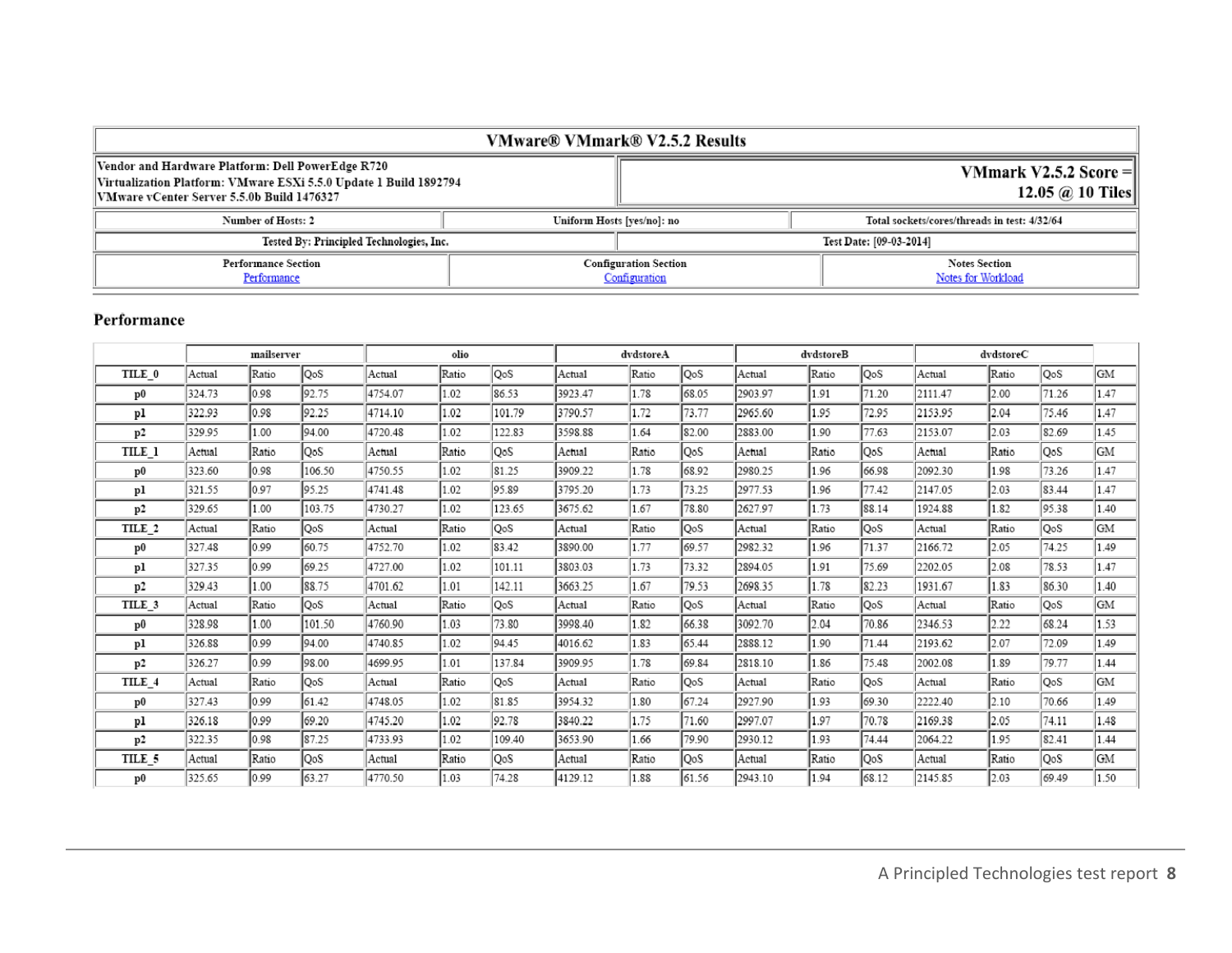| pl                                      | 326.82        | 0.99  | 73.72  | 4727.48                           | 1.02  | 91.21  | 3866.57 | 1.76                            | 71.69 | 2953.35 | 1.94  | 72.50    | 2098.97 | 1.98             |  | 80.49 | 1.47 |
|-----------------------------------------|---------------|-------|--------|-----------------------------------|-------|--------|---------|---------------------------------|-------|---------|-------|----------|---------|------------------|--|-------|------|
| p2                                      | 327.95        | 0.99  | 83.00  | 4694.68                           | 1.01  | 128.13 | 3660.88 | 1.66                            | 81.06 | 2853.70 | 1.88  | 78.10    | 2074.60 | 1.96             |  | 90.08 | 1.44 |
| TILE_6                                  | <b>Actual</b> | Ratio | QoS    | Actual                            | Ratio | QoS    | Actual  | Ratio                           | QoS   | Actual  | Ratio | QoS      | Actual  | Ratio            |  | QoS   | GM   |
| $\mathbf{p0}$                           | 326.40        | 0.99  | 78.00  | 4779.35                           | 1.03  | 80.79  | 4016.82 | 1.83                            | 65.44 | 2866.75 | 1.89  | 72.09    | 2083.45 | 1.97             |  | 73.64 | 1.47 |
| pl                                      | 325.70        | 0.99  | 89.25  | 4737.00                           | 1.02  | 100.45 | 3952.75 | 1.80                            | 68.14 | 2968.97 | 1.96  | 76.86    | 2219.22 | 2.10             |  | 77.41 | 1.49 |
| p2                                      | 328.77        | 1.00  | 106.25 | 4703.25                           | 1.01  | 137.43 | 3885.32 | 1.77                            | 71.21 | 2648.15 | 1.74  | 85.31    | 2028.40 | 1.92             |  | 85.49 | 1.43 |
| TILE <sub>7</sub>                       | Actual        | Ratio | QoS    | Actual                            | Ratio | QoS    | Actual  | Ratio                           | QoS   | Actual  | Ratio | QoS      | Actual  | Ratio            |  | QoS   | GM   |
| $\mathbf{p0}$                           | 325.25        | 0.98  | 73.25  | 4764.07                           | 1.03  | 77.41  | 4038.50 | 1.84                            | 64.18 | 3076.90 | 2.03  | 66.31    | 2233.53 | 2.11             |  | 70.12 | 1.51 |
| рl                                      | 323.50        | 0.98  | 74.50  | 4739.80                           | 1.02  | 86.99  | 3858.93 | 1.75                            | 71.02 | 2957.75 | 1.95  | 72.45    | 2334.15 | 2.21             |  | 70.01 | 1.50 |
| p2                                      | 327.95        | 0.99  | 86.00  | 4738.55                           | 1.02  | 114.55 | 3698.90 | 1.68                            | 78.33 | 2741.05 | 1.81  | 80.14    | 2086.50 | 1.97             |  | 74.22 | 1.43 |
| TILE_8                                  | Actual        | Ratio | QoS    | Actual                            | Ratio | QoS    | Actual  | Ratio                           | QoS   | Actual  | Ratio | QoS      | Actual  | Ratio            |  | QoS   | GM   |
| $\mathbf{p0}$                           | 327.45        | 0.99  | 131.50 | 4752.00                           | 1.02  | 81.28  | 3891.62 | 1.77                            | 69.28 | 2967.60 | 1.95  | 72.24    | 2237.18 | 2.11             |  | 76.42 | 1.49 |
| pl                                      | 329.73        | 1.00  | 118.75 | 4755.52                           | 1.02  | 89.51  | 3796.00 | 1.73                            | 73.15 | 2868.20 | 1.89  | 78.54    | 2043.58 | 1.93             |  | 84.28 | 1.45 |
| p2                                      | 327.38        | 0.99  | 119.75 | 4727.07                           | 1.02  | 105.23 | 3655.80 | 1.66                            | 79.39 | 2598.65 | 1.71  | 89.21    | 1830.60 | 1.73             |  | 95.80 | 1.38 |
| TILE_9                                  | Actual        | Ratio | QoS    | Actual                            | Ratio | QoS    | Actual  | Ratio                           | QoS   | Actual  | Ratio | QoS      | Actual  | Ratio            |  | QoS   | GM   |
| $\mathbf{p0}$                           | 324.30        | 0.98  | 137.90 | 4755.93                           | 1.02  | 78.25  | 3964.15 | 1.80                            | 66.79 | 2922.93 | 1.92  | 69.52    | 2191.38 | 2.07             |  | 72.43 | 1.49 |
| рl                                      | 323.05        | 0.98  | 114.67 | 4759.00                           | 1.03  | 87.59  | 3878.75 | 1.76                            | 70.35 | 2939.62 | 1.94  | 73.54    | 2127.22 | 2.01             |  | 77.32 | 1.47 |
| p2                                      | 327.62        | 0.99  | 114.00 | 4700.60                           | 1.01  | 112.53 | 3752.05 | 1.71                            | 75.77 | 2841.65 | 1.87  | 79.16    | 2045.08 | 1.93             |  | 83.74 | 1.44 |
| p0_score:                               | 14.91         |       |        |                                   |       |        |         |                                 |       |         |       |          |         |                  |  |       |      |
| pl_score:                               | 14.76         |       |        |                                   |       |        |         |                                 |       |         |       |          |         |                  |  |       |      |
| p2_score:                               | 14.26         |       |        |                                   |       |        |         |                                 |       |         |       |          |         |                  |  |       |      |
|                                         |               |       |        | Infrastructure Operations Scores: |       |        |         |                                 |       | vmotion |       | symotion |         | deploy           |  |       |      |
|                                         |               |       |        | Completed Ops PerHour             |       |        |         | 17.50<br>11.00                  |       |         |       |          |         | 5.50             |  |       |      |
|                                         |               |       |        | Avg Seconds To Complete           |       |        |         | 19.95<br>14.20                  |       |         |       | 289.84   |         |                  |  |       |      |
|                                         |               |       |        | Failures                          |       |        |         | 0.00<br>0.00                    |       |         |       | 0.00     |         |                  |  |       |      |
| Ratio                                   |               |       |        |                                   |       |        |         |                                 | 1.09  |         | 1.22  |          |         | 1.38             |  |       |      |
| Number_Of_Threads                       |               |       |        |                                   |       |        |         | 1                               |       |         | 1     |          |         |                  |  |       |      |
| Summary                                 |               |       |        |                                   |       |        |         | Run Is Compliant                |       |         |       |          |         | Turbo Setting:0  |  |       |      |
|                                         |               |       |        |                                   |       |        |         | Number Of Compliance Issues(0)* |       |         |       |          |         | Median Phase(p1) |  |       |      |
| Unreviewed_VMmark2_Applications_Score   |               |       |        |                                   |       |        | 14.76   |                                 |       |         |       |          |         |                  |  |       |      |
| Unreviewed_VMmark2_Infrastructure_Score |               |       |        |                                   |       |        | 1.22    |                                 |       |         |       |          |         |                  |  |       |      |
| Unreviewed_VMmark2_Score                |               |       |        |                                   |       | 12.05  |         |                                 |       |         |       |          |         |                  |  |       |      |

Configuration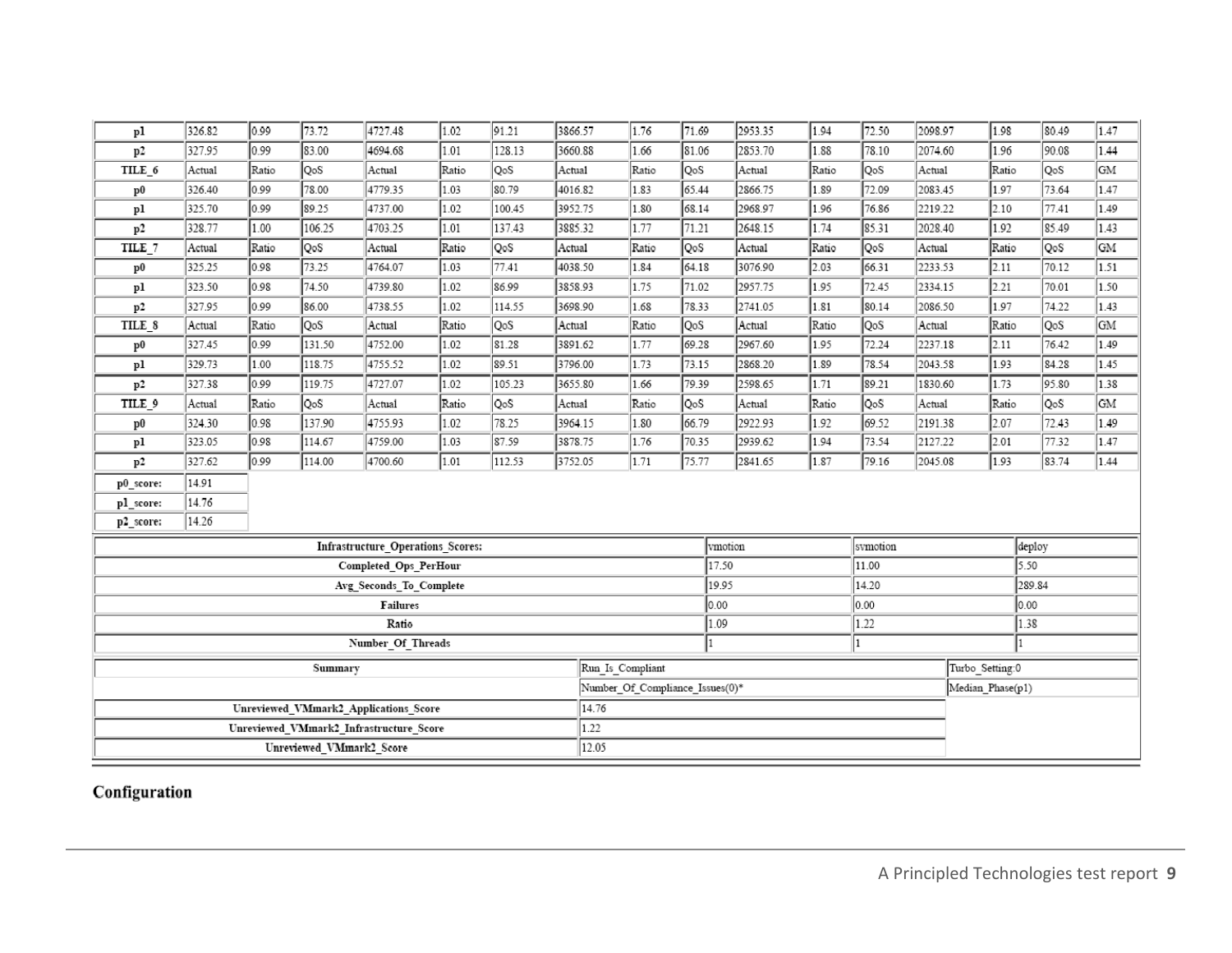|                                                                                                                 | <b>Virtualization Software</b>                                                                                                                                                                                                                                                                               |  |  |  |  |  |  |  |
|-----------------------------------------------------------------------------------------------------------------|--------------------------------------------------------------------------------------------------------------------------------------------------------------------------------------------------------------------------------------------------------------------------------------------------------------|--|--|--|--|--|--|--|
| Hypervisor Vendor,<br>Product, Version, and Build /<br>Availability Date<br>(MM-DD-YYYY)                        | VMware ESXi 5.5.0 Update 1 Build 1892794 / 07-01-2014                                                                                                                                                                                                                                                        |  |  |  |  |  |  |  |
| Datacenter Management<br>Software Vendor,<br>Product, Version, and Build /<br>Availability Date<br>(MM-DD-YYYY) | VMware vCenter Server 5.5.0b Build 1476327 / 12-22-2013                                                                                                                                                                                                                                                      |  |  |  |  |  |  |  |
| Supplemental Software                                                                                           | None                                                                                                                                                                                                                                                                                                         |  |  |  |  |  |  |  |
|                                                                                                                 | Servers                                                                                                                                                                                                                                                                                                      |  |  |  |  |  |  |  |
| Quantity                                                                                                        |                                                                                                                                                                                                                                                                                                              |  |  |  |  |  |  |  |
| Server Manufacturer and Model                                                                                   | Dell PowerEdge R720                                                                                                                                                                                                                                                                                          |  |  |  |  |  |  |  |
| Processor Vendor and Model                                                                                      | Intel Xeon E5-2690                                                                                                                                                                                                                                                                                           |  |  |  |  |  |  |  |
| Processor Speed (GHz)                                                                                           | 2.9                                                                                                                                                                                                                                                                                                          |  |  |  |  |  |  |  |
| Total Sockets/Total Cores/Total<br>Threads                                                                      | 2 Sockets / 16 Cores / 32 Threads                                                                                                                                                                                                                                                                            |  |  |  |  |  |  |  |
| Primary Cache                                                                                                   | 32 KB I + 32 KB D on chip per core                                                                                                                                                                                                                                                                           |  |  |  |  |  |  |  |
| Secondary Cache                                                                                                 | 256KB I+D on chip per core                                                                                                                                                                                                                                                                                   |  |  |  |  |  |  |  |
| Other Cache                                                                                                     | 20MB I+D on chip per core L3                                                                                                                                                                                                                                                                                 |  |  |  |  |  |  |  |
| <b>BIOS</b> Version                                                                                             | 2.2.3                                                                                                                                                                                                                                                                                                        |  |  |  |  |  |  |  |
| Memory Size (in GB, Number<br>of DIMMs)                                                                         | 256GB, 16                                                                                                                                                                                                                                                                                                    |  |  |  |  |  |  |  |
| Memory Type and Speed                                                                                           | 16GB DIMMs 2Rx4 DDR3-1600MHz Registered ECC                                                                                                                                                                                                                                                                  |  |  |  |  |  |  |  |
| Disk Subsystem Type                                                                                             | <b>iSER SAN</b>                                                                                                                                                                                                                                                                                              |  |  |  |  |  |  |  |
| Number of Disk Controllers                                                                                      |                                                                                                                                                                                                                                                                                                              |  |  |  |  |  |  |  |
| Disk Controller<br>Vendors and Models                                                                           | Dell PERC H710P Mini controller                                                                                                                                                                                                                                                                              |  |  |  |  |  |  |  |
| Number of Host Bus Adapters                                                                                     | None                                                                                                                                                                                                                                                                                                         |  |  |  |  |  |  |  |
| Host Bus Adapter<br>Vendors and Models                                                                          | None                                                                                                                                                                                                                                                                                                         |  |  |  |  |  |  |  |
| Number of Network Controllers 4                                                                                 |                                                                                                                                                                                                                                                                                                              |  |  |  |  |  |  |  |
| Network Controller<br>Vendors and Models                                                                        | Mellanox Technologies MT27500 Family [ConnectX-3] dual-port 40Gbps adapter, Intel X540-AT2 dual-port 10Gbps adapter, (2 x Intel 82599EB dual-port 10Gbps adapter in Host 1), (Host 2 had 1 x<br>Intel 82599EB dual-port 10Gbps adapter and 1 x QLogic Corp HP NC523SFP 10GbE 2-port Ethernet Server Adapter) |  |  |  |  |  |  |  |
| Other Hardware                                                                                                  | None                                                                                                                                                                                                                                                                                                         |  |  |  |  |  |  |  |
| Other Software                                                                                                  | VMware ESXi 5.5 driver for Mellanox dual-port adapter version 1.9.10.0                                                                                                                                                                                                                                       |  |  |  |  |  |  |  |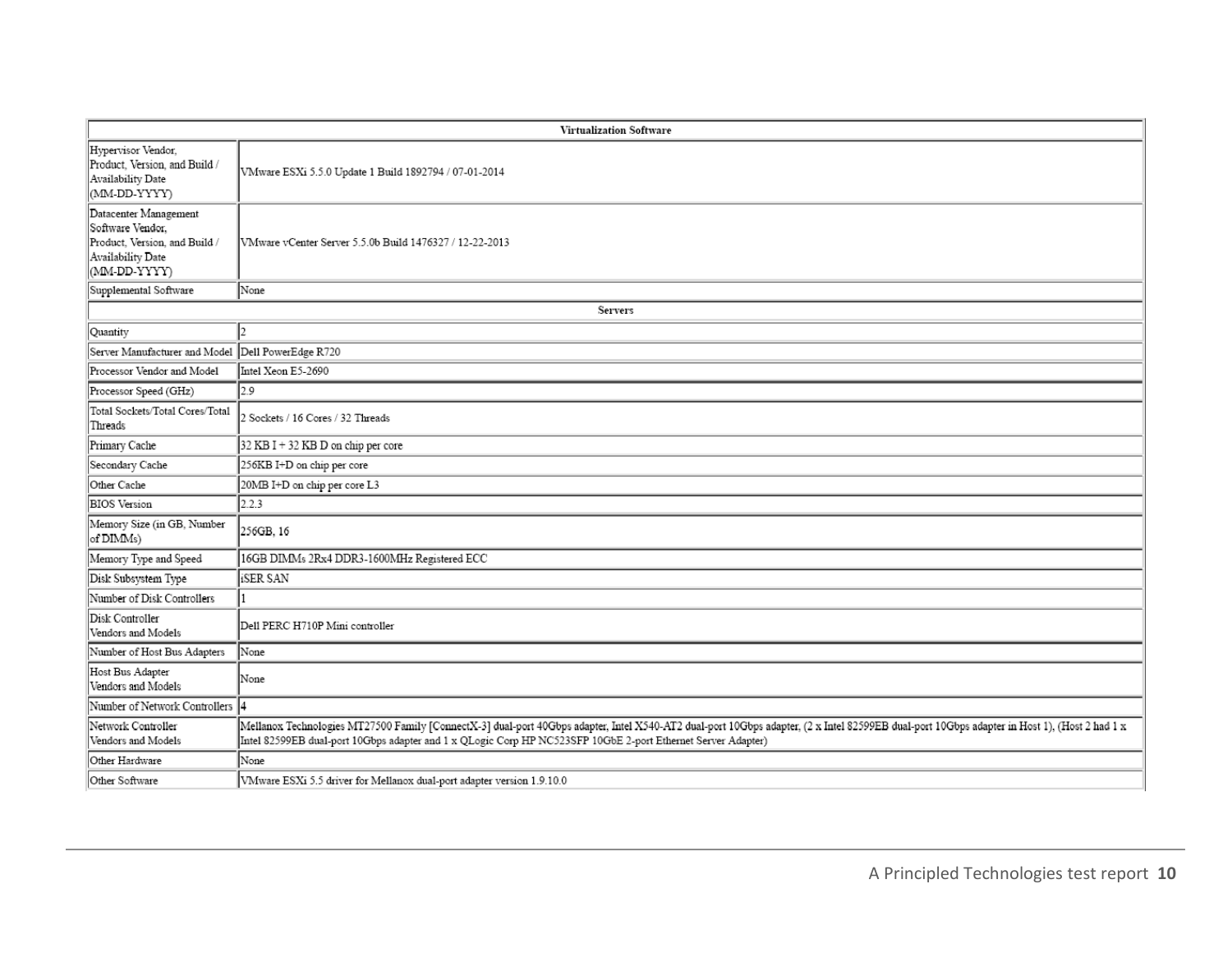| Hardware Availability Date<br>(MM-DD-YYYY)               | 05-20-2014                                                                                                                                                                                                                        |
|----------------------------------------------------------|-----------------------------------------------------------------------------------------------------------------------------------------------------------------------------------------------------------------------------------|
| Software Availability Date<br>(MM-DD-YYYY)               | 07-01-2014                                                                                                                                                                                                                        |
|                                                          | Network                                                                                                                                                                                                                           |
| Network Switch<br>Vendors and Models                     | 1 x Dell Force10 S4810P                                                                                                                                                                                                           |
| Network Speed                                            | 10/40GbE                                                                                                                                                                                                                          |
|                                                          | Storage                                                                                                                                                                                                                           |
| Array Vendors, Models,<br>and Firmware Versions          | Micron Enterprise PCIe SSD-based SAN                                                                                                                                                                                              |
| Fibre Channel Switch<br>Vendors and Models               | None (hosts were directly cabled to the iSER storage)                                                                                                                                                                             |
| Disk Space Used                                          | 7824                                                                                                                                                                                                                              |
| Array Cache Size                                         | N/A                                                                                                                                                                                                                               |
| Total Number of Physical Disks<br>Used                   | 5 (2 per system under test for OS, 1 for CentOS storage host), 8 PCI-e Flash                                                                                                                                                      |
| Total Number of<br>Enclosures/Pods/Shelves Used          |                                                                                                                                                                                                                                   |
| Number of Physical Disks Used<br>per Enclosure/Pod/Shelf | disk for storage host OS, 8 PCI-e SSD                                                                                                                                                                                             |
| Total Number of Storage<br>Groups Used                   |                                                                                                                                                                                                                                   |
| Number of LUNs Used                                      | 24                                                                                                                                                                                                                                |
| LUN Size and Number of Disks<br>Per LUN                  | Details in section Storage Notes                                                                                                                                                                                                  |
| RAID Type                                                | Details in section Storage Notes                                                                                                                                                                                                  |
| Number of Members<br>per RAID Set                        | Details in section Storage Notes                                                                                                                                                                                                  |
| Disk Vendors, Models, and<br>Speeds                      | · 4 x Seagate ST9300653SS, 300GB 15k RPM SAS (ESXi Host OS)<br>• 1 x Seagate ST1000DM003, 1TB 7.2k RPM SATA (Storage Server OS)<br>· 4 x Micron P320h, 700GB Enterprise PCIe SSD<br>· 4 x Micron P420m, 1.4TB Enterprise PCIe SSD |
|                                                          | Datacenter Management Server                                                                                                                                                                                                      |
| System Model                                             | PowerEdge C8220 Compute GPU Node                                                                                                                                                                                                  |
| Processor Vendor<br>and Model                            | Intel Xeon E5-2650                                                                                                                                                                                                                |
| Processor Speed (GHz)                                    | 2.0                                                                                                                                                                                                                               |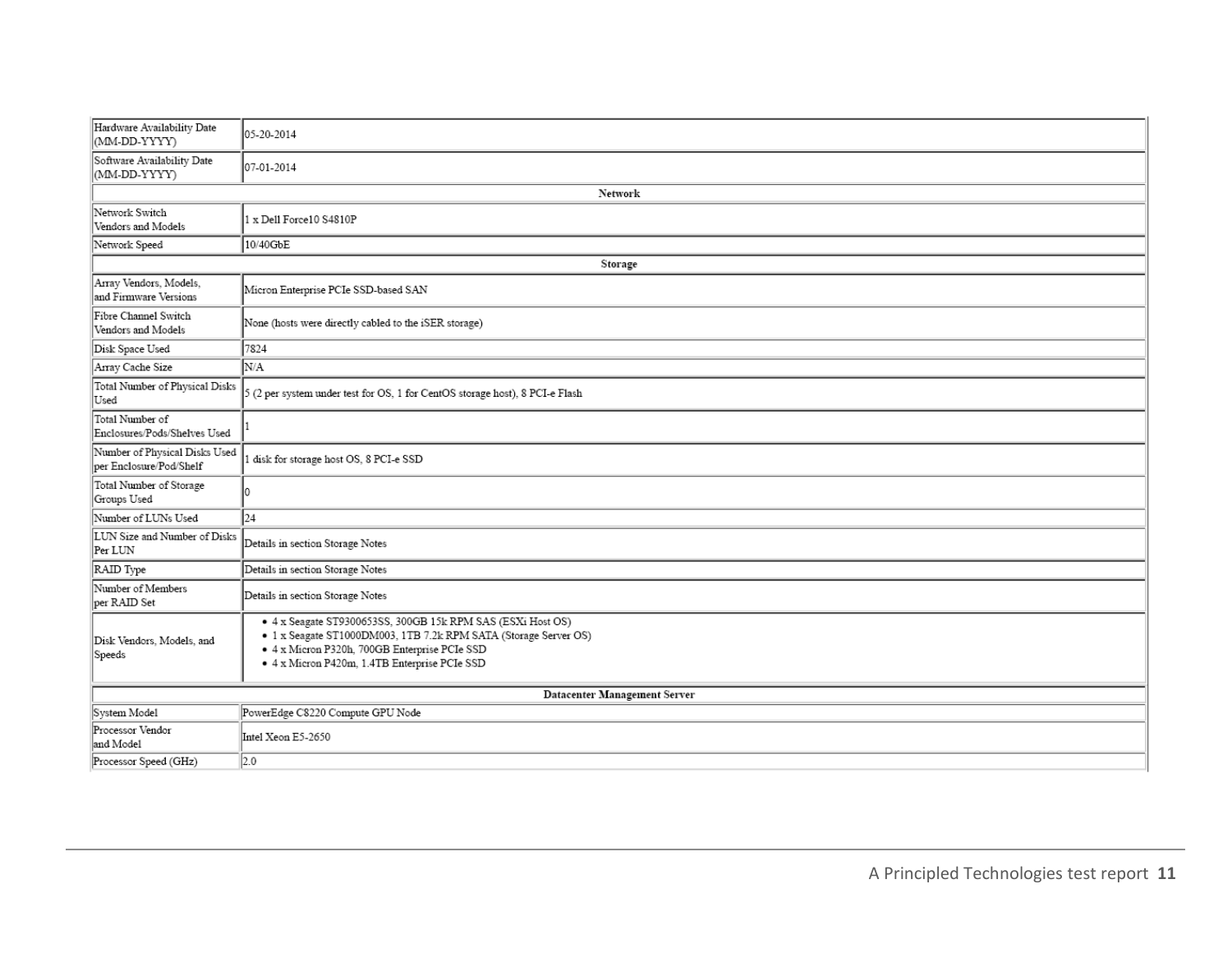| Total Sockets/Total Cores/Total<br>Threads                                          | 2 Sockets / 16 Cores / 32 Threads                                                                                                                                                                                 |  |  |  |  |  |  |  |
|-------------------------------------------------------------------------------------|-------------------------------------------------------------------------------------------------------------------------------------------------------------------------------------------------------------------|--|--|--|--|--|--|--|
| Memory                                                                              | 128GB                                                                                                                                                                                                             |  |  |  |  |  |  |  |
| Network Controller(s)<br>Vendors and Models                                         | Intel I350 Gigabit Network Adapter                                                                                                                                                                                |  |  |  |  |  |  |  |
| Operating System, Version,<br>Bitness, and Service Pack                             | Microsoft Windows Server 2008 R2 Enterprise 64-bit                                                                                                                                                                |  |  |  |  |  |  |  |
| Other Hardware                                                                      | None                                                                                                                                                                                                              |  |  |  |  |  |  |  |
| Other Software                                                                      | None                                                                                                                                                                                                              |  |  |  |  |  |  |  |
|                                                                                     | Clients                                                                                                                                                                                                           |  |  |  |  |  |  |  |
| Total Number of Clients /<br>Total Physical Clients /<br>Total Virtual Client Hosts | 11/1/5                                                                                                                                                                                                            |  |  |  |  |  |  |  |
| System Model(s)                                                                     | PowerEdge C8220 Compute GPU Node                                                                                                                                                                                  |  |  |  |  |  |  |  |
| Processor Vendor(s)<br>and Model(s)                                                 | Intel Xeon E5-2650                                                                                                                                                                                                |  |  |  |  |  |  |  |
| Processor Speed(s) (GHz)                                                            | $\overline{2.0}$                                                                                                                                                                                                  |  |  |  |  |  |  |  |
| Total Sockets/Total<br>Cores/Total Threads                                          | 2 Sockets / 16 Cores / 32 Threads                                                                                                                                                                                 |  |  |  |  |  |  |  |
| Memory per Physical<br>Client                                                       | 128GB                                                                                                                                                                                                             |  |  |  |  |  |  |  |
| Network Controller(s)<br>Vendors and Models                                         | 10Gbps dual-port Intel I350 Gigabit Network Adapter                                                                                                                                                               |  |  |  |  |  |  |  |
| Operating System, Version,<br>Bitness, and Service Pack                             | · Microsoft Windows Server 2008 R2 Enterprise 64-bit (prime client)<br>· VMware ESXi 5.5.0 Update 1 Build 1892794 (virtual client hosts)<br>· Microsoft Windows Server 2008 R2 Enterprise 64-bit (virtual client) |  |  |  |  |  |  |  |
| 10<br>Number of Virtual Clients                                                     |                                                                                                                                                                                                                   |  |  |  |  |  |  |  |
| Number of vCPUs Per<br>lл<br>Virtual Client                                         |                                                                                                                                                                                                                   |  |  |  |  |  |  |  |
| Number of vMem (GB) Per 4<br>Virtual Client                                         |                                                                                                                                                                                                                   |  |  |  |  |  |  |  |
| Virtual Client Networking<br>Notes                                                  | None                                                                                                                                                                                                              |  |  |  |  |  |  |  |
| Virtual Client Storage<br>Notes                                                     | All clients stored on virtual client hosts' two disk RAID 1 volume.                                                                                                                                               |  |  |  |  |  |  |  |
| Other Hardware                                                                      | None                                                                                                                                                                                                              |  |  |  |  |  |  |  |
| Other Software                                                                      | None                                                                                                                                                                                                              |  |  |  |  |  |  |  |

Notes for Workload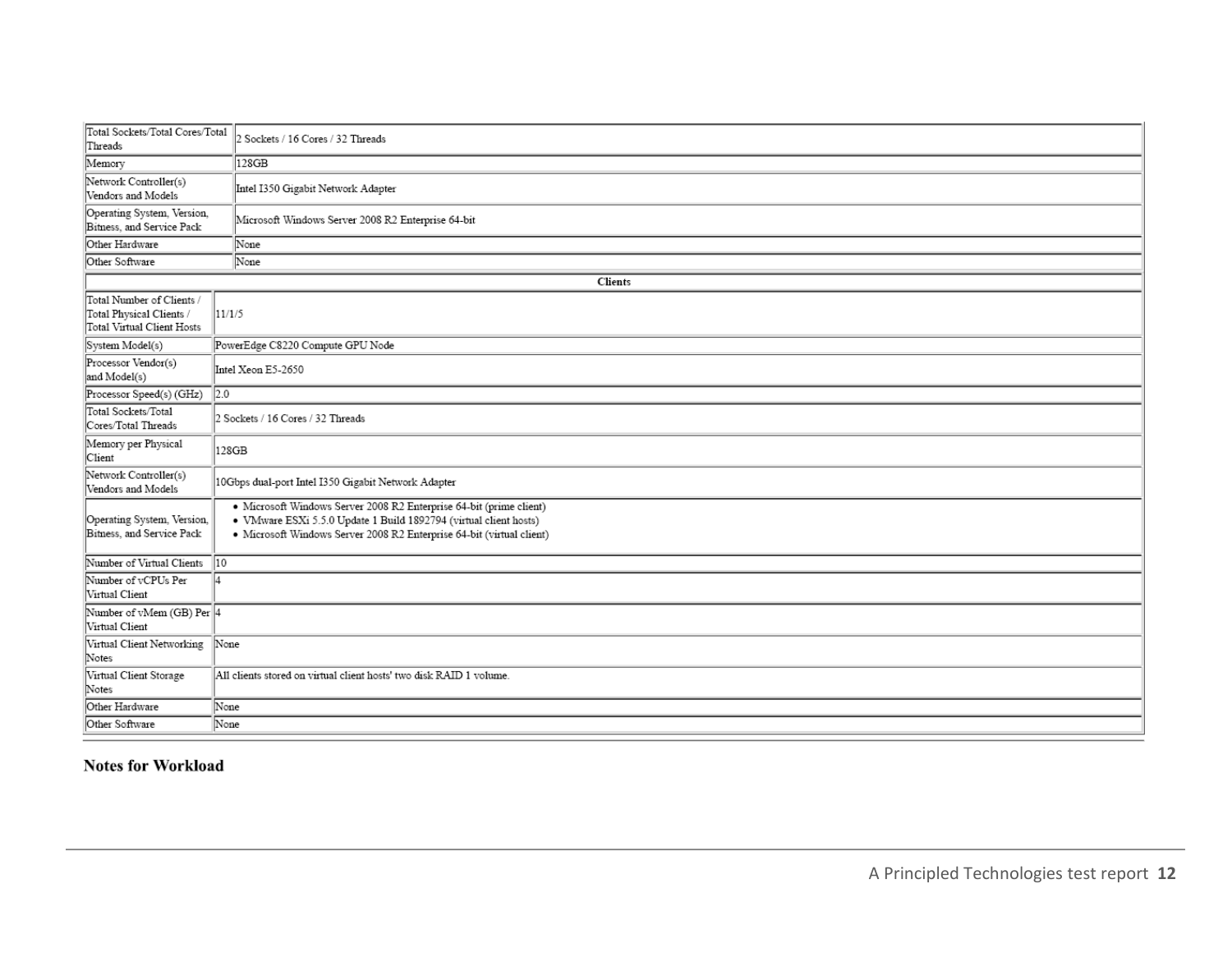#### **Virtualization Software Notes**

- Virtual hardware for all VMs was set to V10
- Ethernet adapter type set to vmxnet3 for all VMs (default vmxnet2)
- CD and floppy were removed from all VMs (default attached)
- Logging was disabled for all VMs (default enabled)
- All VMs (except for Deploy Template) had VMware tools version 9344 installed and running
- · All VMs configured as single virtual socket with multiple cores (default one core per multiple virtual sockets)
- SCSI adapter type PVSCSI used for all Standby VMs (default LSI Logic parallel)
- · SCSI adapter type PVSCSI used for all MailServer and Linux VMs (default LSI Logic SAS)
- · Multiqueue was disabled in the vmxnet3 driver on all Linux VMs
- · MTU size 9000 set for the iSCSI vSwitches
- · Driver qlcnic installed on host2, not installed on host1
- Cluster DRS Automation Level was set to "Fully Automated", Level 2
- CPU shares set to high for all DS2DB VMs

Advanced Settings:

- Cpu.CoschedCrossCall = 0 (default 1)
- · Cpu.CreditAgePeriod = 1000 (default 3000)
- · Cpu.HTWholeCoreThreshold =0 (default 200)
- $\bullet$  DataMover.HardwareAcceleratedInit = 0 (default 1)
- · DataMover.HardwareAcceleratedMove = 0 (default 1)
- Irq.BestVcpuRouting = 1 (default 0)
- Mem.BalancePeriod =  $0$  (default 15)
- $\bullet$  Mem.SamplePeriod = 0 (default 60)
- Mem.ShareScanGHz =  $0$  (default 4)
- · Misc.TimerMaxHardPeriod = 4000 (default 100000)
- · Net.MaxNetifRxQueueLen =500 (default 100)
- Net.MaxNetifTxQueueLen=1000 (default 500)
- Net.NetTxCompletionWorldlet =  $0$  (default 1)
- Net.NetTxWorldlet =  $1$  (default 2)
- $\bullet$  Numa.LargeInterleave = 0 (default 1)
- Numa.LTermFairnessInterval =  $0$  (default 5)
- Numa.MigImbalanceThreshold =  $57$  (default 10)
- $\bullet$  Numa.MonMigEnable = 0 (default 1)
- $\bullet$  Numa.PageMigEnable = 0 (default 1)
- $\bullet$  Numa.PreferHT = 1 (default 0)
- · Numa.RebalancePeriod = 60000 (default 2000)
- $\bullet$  Numa.SwapInterval = 1 (default 3)
- Numa.SwapLoadEnable =0 (default 1)
- · Numa.SwapLocalityEnable =0 (default 1)
- Power.CpuPolicy = static (default balanced)
- · VMFS3.HardwareAcceleratedLocking =0 (default 1)

#### **Server Notes**

· System Profile set to Performance in BIOS (default Performance Per Watt Optimized (DAPC))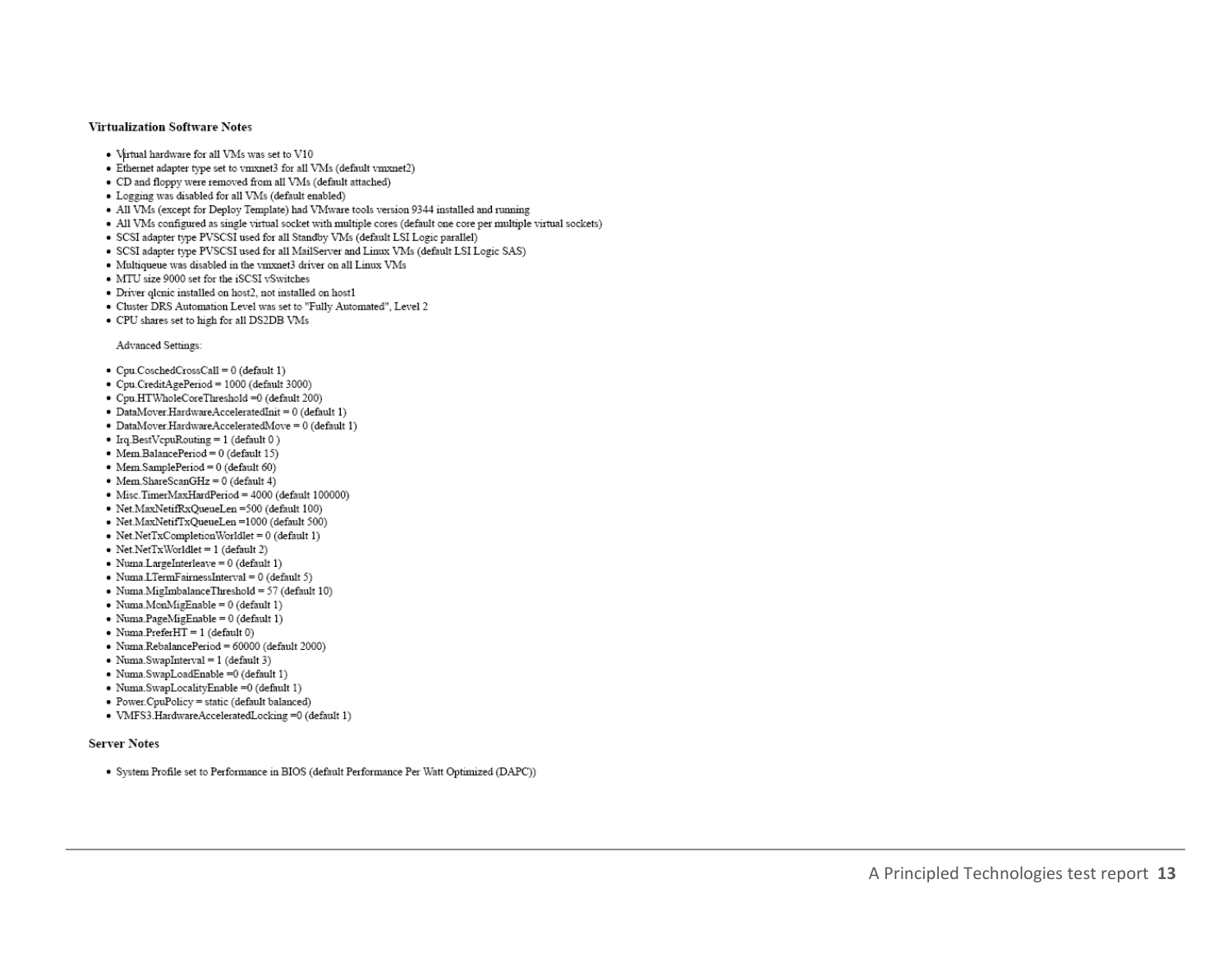#### **Networking Notes**

vSwitch Configuration for Host 1:

- · vSwitch0 on vmnic7 (10Gb) for Service Console and VMotion
- · vSwitch1 on vmnic6 (10Gb) for all Olio, DS2, Standby and Deploy VMs
- · vSwitch2 on vmnic8 (40Gb) for one of two paths for iSER traffic
- · vSwitch3 on vmnic10000802 (40Gb) for one of two paths for iSER traffic
- · vSwitch4 on vmnic5 (10Gb) for all Mail VMs
- · vmnic0 connection is up on host2, down on host1

vSwitch Configuration for Host 2:

- · vSwitch0 on vmnic5 (10Gb) for Service Console and VMotion
- · vSwitch1 on vmnic4 (10Gb) for all Olio, DS2, Standby and Deploy VMs
- vSwitch2 on vmnic10000602 (40Gb) for one of two paths for iSER traffic
- · vSwitch3 on vmnic6 (40Gb) for one of two paths for iSER traffic
- · vSwitch4 on vmnic7 (10Gb) for all Mail VMs

#### **Storage Notes**

- · ESX was installed on two internal 300GB SAS hard drives configured as RAID 1 in each system under test.
- The servers were connected to the storage over iSCSI.
- The systems under test were directly connected to the storage host using 40Gbps connections.
- All LUNs were spread across eight Micron Technology Inc RealSSD PCI-e Flash cards within a single SuperMicro X9DRX+-F.
- · Physical Configuration for Micron Enterprise PCIe SSD based SAN:
	- o SuperMicro SuperServer 6037R-TXRF
	- 2 x Intel Xeon E5-2690 2.90 GHz processors
	- o 64 GB Memory (8 x 8 GB DIMMs dual rank PC3-12800 Registered DDR3)
	- o 4 x Micron Technology Inc RealSSD P320h (rev 03)
	- o 4 x Micron Technology Inc RealSSD P420m (rev 03)
	- o 2 x Mellanox Technologies ConnectX-3 NICs (firmware 2.31.5050)
		- Driver version 1.9.10.0 (Feb-16-2014)
	- o Linux-IO Target (LIOT) based storage controller
	- o 1 x 1 TB SAS drive for OS installation
	- O Based on CentOS release 6.4 (Final)
- · Virtual Configuration for 24x 326GB LUNs on Micron Enterprise PCIe SSD based SAN:
	- 1. The Standby source targets and the Deploy template VMs
	- 2. The Standby VMs and the Deploy cloning target location
	- 3. The DS2DB VMs for tiles 0.2.4
	- 4. The OlioWeb VMs for tiles 1.3
	- 5. The DS2Web VMs for tiles 0
	- 6. The DS2Web VMs for tiles 1
	- 7. The Mail VMs for tiles 0.2.4
	- 8. The DS2Web VMs for tiles 2.3
	- 9. The DS2DB VMs for tiles 1.3
	- 10. The OlioWeb VMs for tiles 0,2,4
	- 11. The DS2Web VMs for tiles 4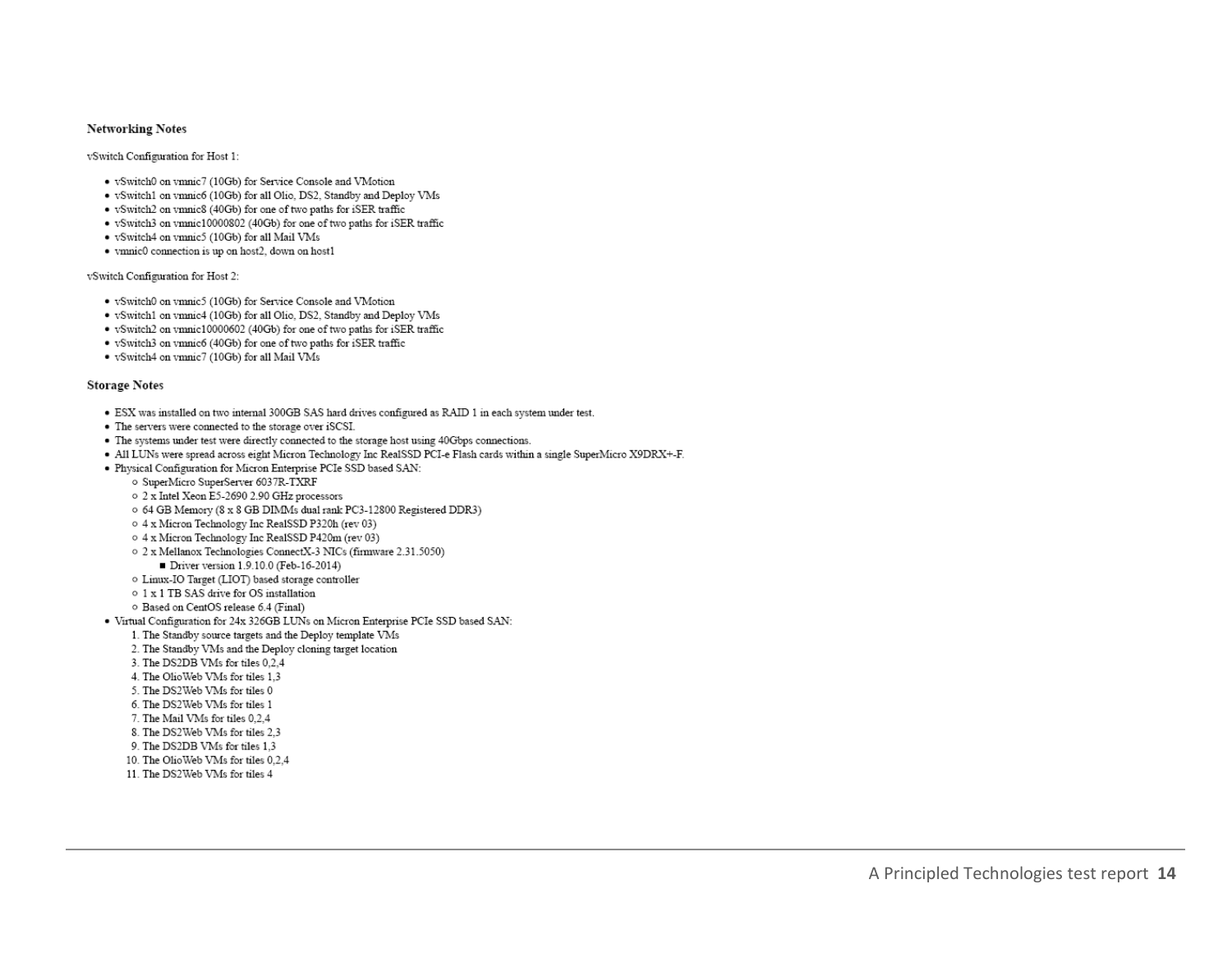- 12. The DS2DB VMs for tiles 5.7.9 13. The DS2Web VMs for tiles 5 14. The DS2Web VMs for tiles 6 15. The Mail VMs for tiles 6,8 16. The OlioWeb VMs for tiles 5,7,9 17. The DS2Web VMs for tiles 9 18. The OlioWeb VMs for tiles 6.8 19. The Mail VMs for tiles 5.7.9 20. The DS2Web VMs for tiles 7.8 21. The OlioDB VMs for tiles 5,6,7,8,9 22. The DS2DB VMs for tiles 6,8 23. The OlioDB VMs for tiles 0.1.2.3.4 24. The Mail VMs for tiles 1.3
- · All LUNs were distributed across 8 Micron Technology Inc RealSSDs.
- · All LUNs were configured as block devices and no system memory was used for write caching.

#### Datacenter Management Server Notes

• None

#### **Operating System Notes**

· All Mailservers ran Microsoft Windows Server 2008 R2 Enterprise 64-bit.

#### **Software Notes**

• None

#### **Client Notes**

- · Microsoft Windows Server 2008 R2 Enterprise 64-bit installed on client virtual machines and updated through Windows Update
- · Prime client was running Microsoft Windows Server 2008 R2 Enterprise 64-bit and VMware vSphere PowerCLI 5.5 Release 2 build 1671586
- . All clients ran as virtual machines that were each defined with 4 virtual CPUs, 4GB of memory, 1 vmxnet3 network, and 36GB of disk space
- · Prime client ran on physical client 1
- · Virtual clients 0, and 1 were hosted on physical client 2
- · Virtual clients 2 and 3 were hosted on physical client 3
- · Virtual clients 4 and 5 were hosted on physical client 4
- · Virtual clients 6 and 7 were hosted on physical client 5
- · Virtual clients 8 and 9 were hosted on physical client 6
- Clients ran with default ESX settings

#### **Other Notes**

None

This is a full disclosure report for a VMmark benchmark result. All published VMmark results must be from fully-compliant tests for which a full disclosure report is publicly available.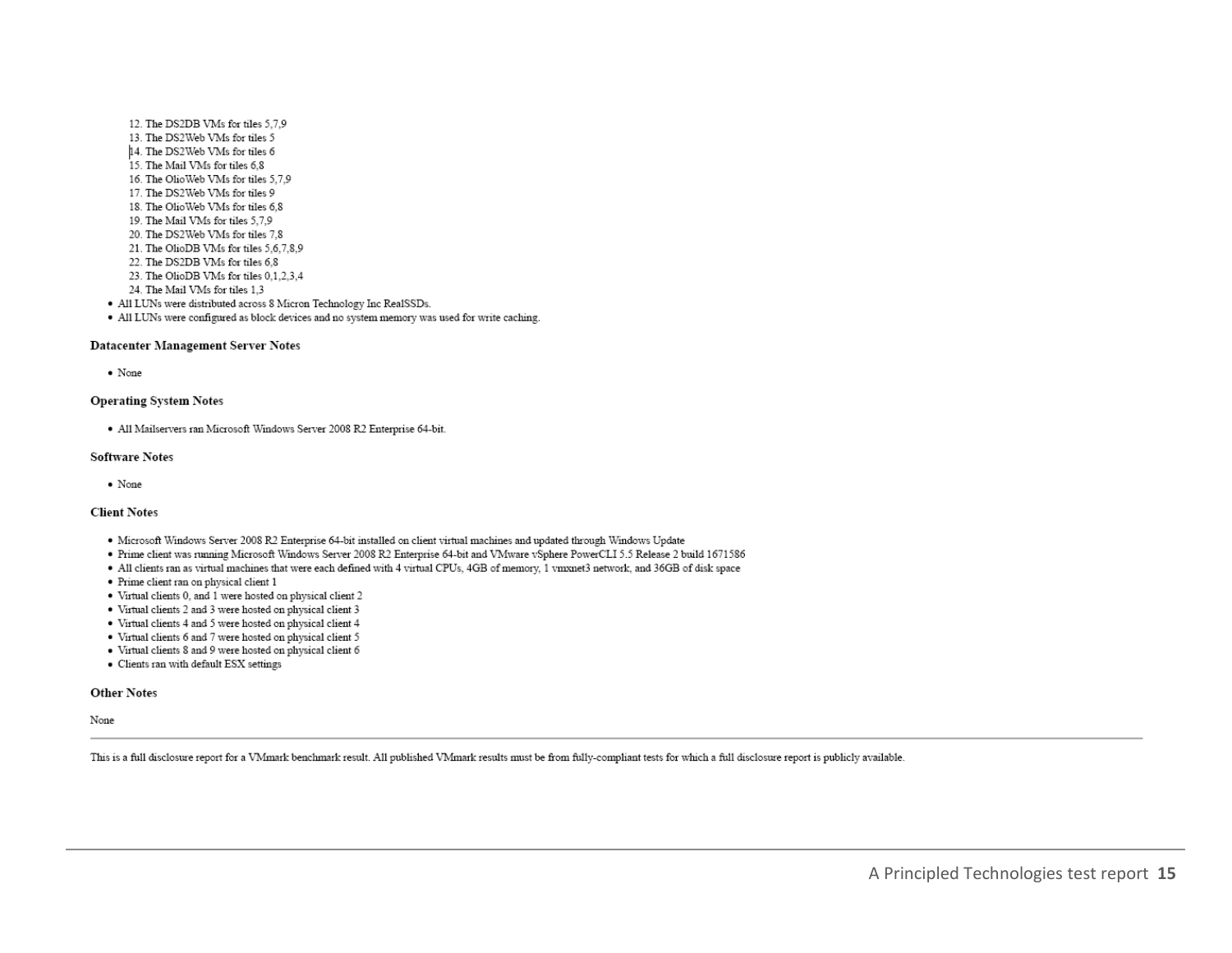For information about VMmark and the rules regarding its usage visit  $\frac{www.vmware.com/products/vmmark}{}$ .

VMware and VMmark are trademarks or registered trademarks of VMware, Inc. VMware® VMmark® is a product of <u>VMware, Inc.</u> VMmark utilizes the SPEC Power and Temperature Daemon (SPEC PTDaemon), which is available from the St